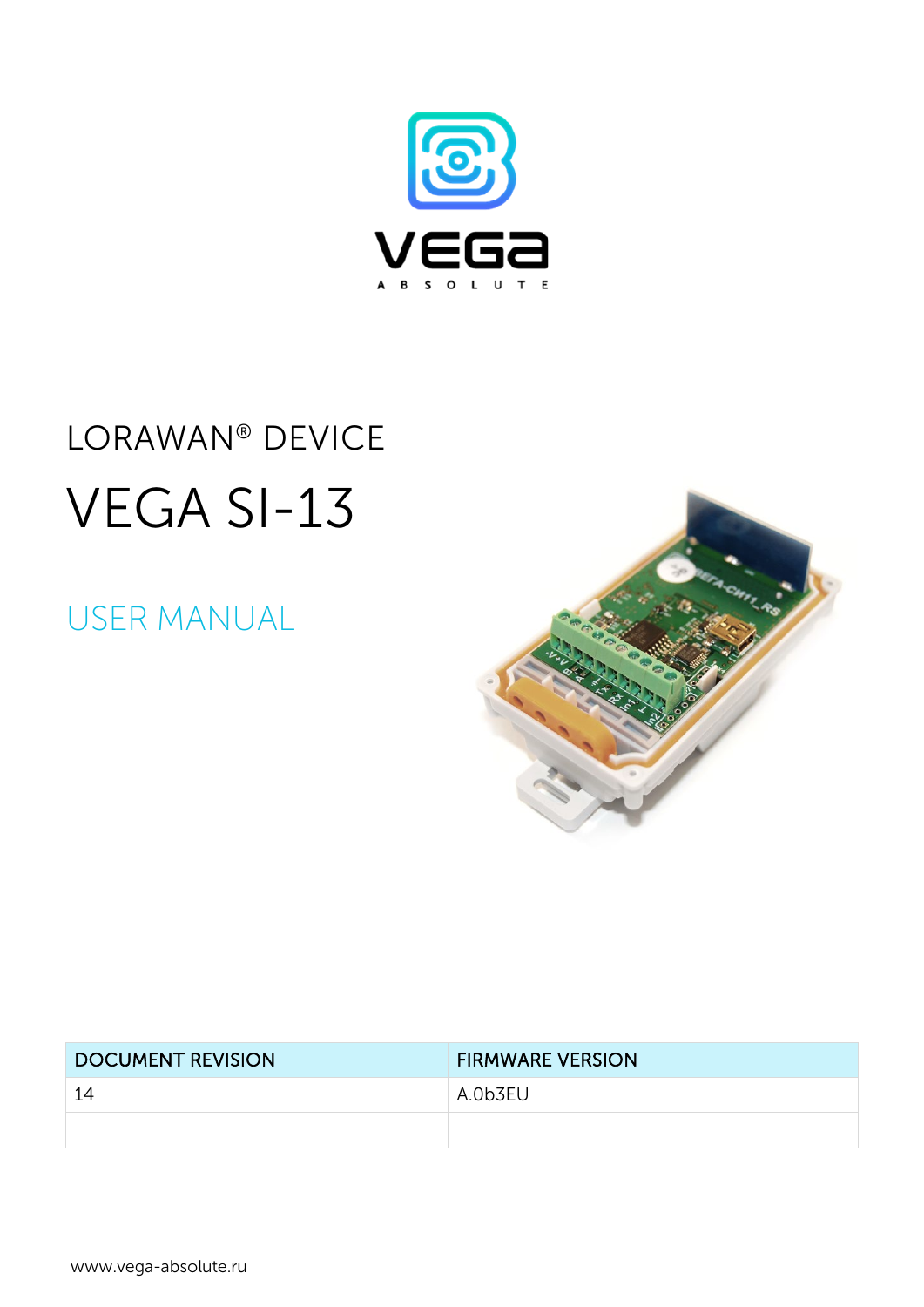

## **CONTENTS**

| 1.             |  |
|----------------|--|
| 2.             |  |
| 3.             |  |
| 4.             |  |
| 5.             |  |
|                |  |
| $\mathbf{1}$ . |  |
| 2.             |  |
| 3.             |  |
| 4.             |  |
|                |  |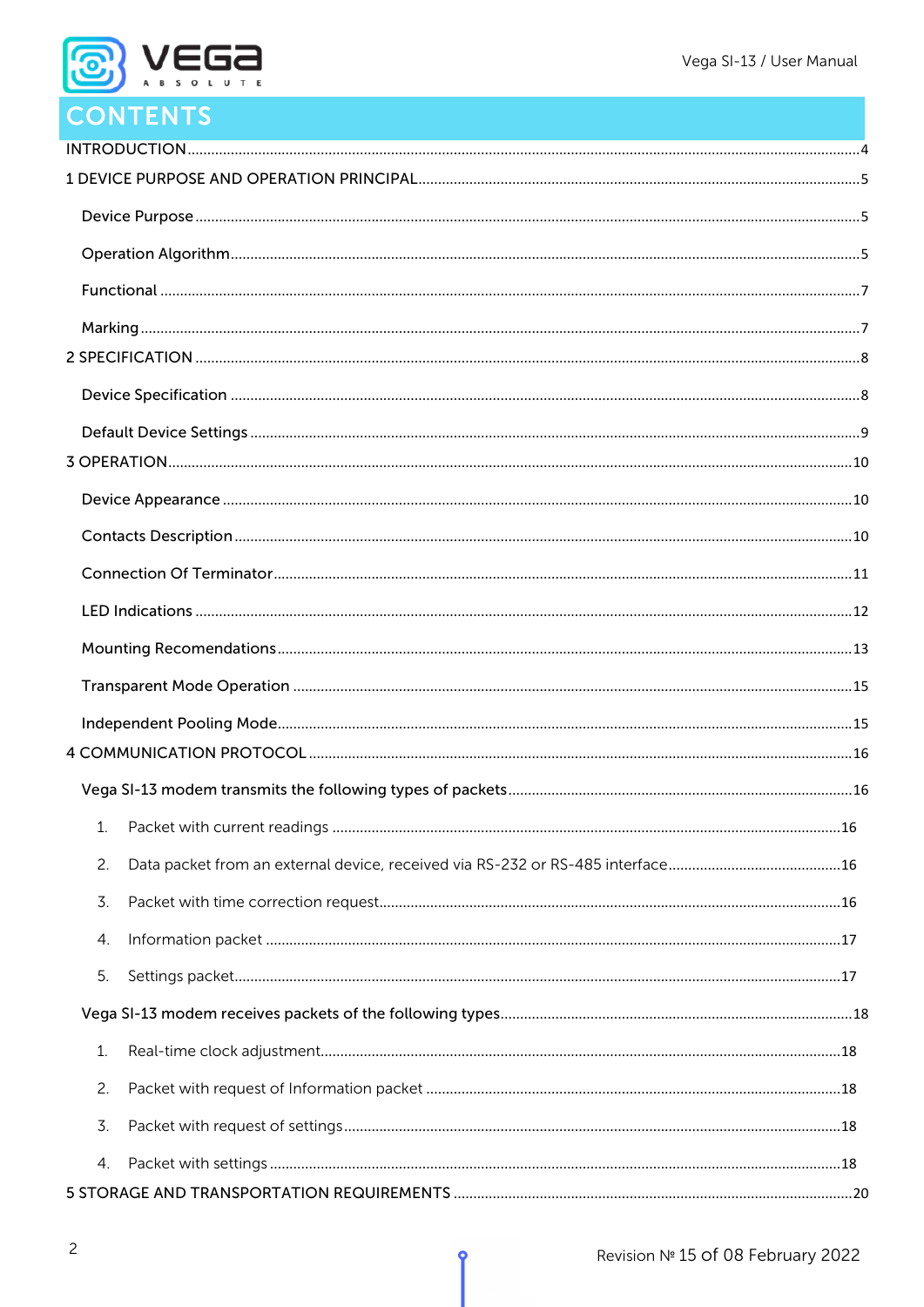

| 6 CONTENT OF THE PACKAGE |  |
|--------------------------|--|
|                          |  |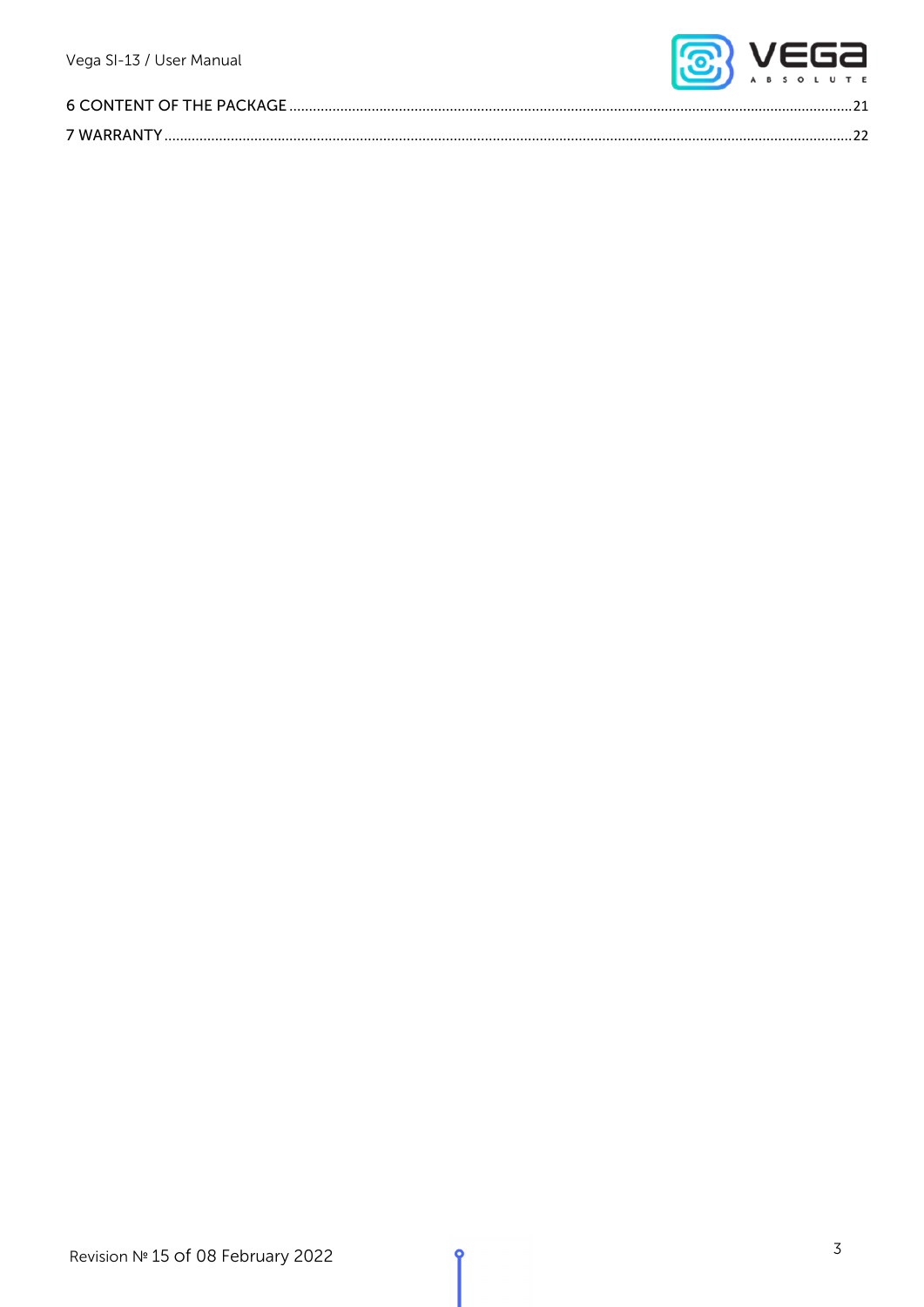

## <span id="page-3-0"></span>INTRODUCTION

This manual is designated for Vega SI-13-232 and Vega SI-13-485 modems (hereinafter – the modem) manufactured by Vega-Absolute OOO and provides information on powering and activation procedure, control commands and functions of the modem.

This manual is targeted at specialists familiar with installation work fundamentals for electronic and electrical equipment.

Vega-Absolute OOO reserves the right to make changes to the manual related to the improvement of equipment and software, as well as to eliminate typos and inaccuracies, without prior notice.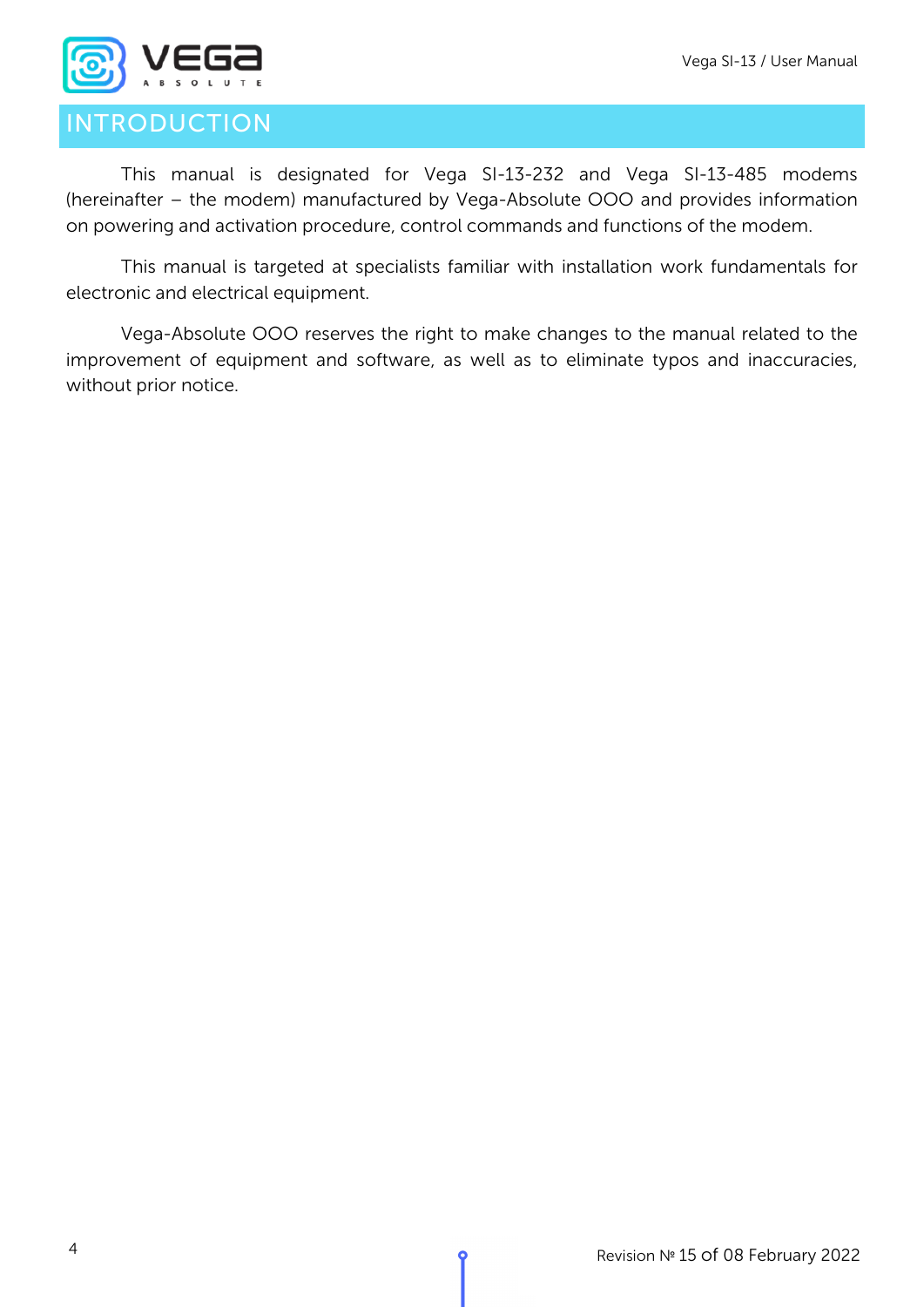

## <span id="page-4-0"></span>1 DEVICE PURPOSE AND OPERATION PRINCIPAL

#### <span id="page-4-1"></span>DEVICE PURPOSE

Vega SI-13 has two design options, varying by data exchange interface:

- Vega SI-13-232 with RS-232 interface;
- Vega SI-13 -485 with RS-485 interface.

Vega SI-13 modem is designed for counting of pulses incoming to 2 independent inputs, further accumulating and transmitting of this information in the LoRaWAN® network.

In addition, Vega SI-13 can be used as a security device - all inputs can be configured as security inputs.

The modem can be used for any utilities' meters and industrial equipment with RS-232 and RS-485 interfaces or pulse outputs, including water-, electricity-, and heat meters. Vega SI-13 can work as a wireless modem in the transparent mode or pool meters by itself.



Equipment with NAMUR pulse output is not supported

The modem is powered by an 8…36 V external power supply.

#### <span id="page-4-2"></span>OPERATION ALGORITHM

Vega SI-13 operates in modes listed below:

"Storage" – is a mode for storing and transporting. In this mode the device does not communicate regularly with the network.

"Active" – is a main mode of device operation.

Before start using you need to switch the device out of "Storage" mode.

Vega SI-13 supports two activation methods in the LoRaWAN® network - ABP and OTAA. Select one of the methods via the "Vega LoRaWAN Configurator" application (see "User Manual" on the program).

ABP method. After pressing the start button, the device immediately starts working in the "Active" mode.

OTAA method. After pressing the start button, the device makes three attempts to connect to the network within the set frequency plan. After the activation in the LoRaWAN® network is confirmed, the device sends a signal (LED flashing for 5 seconds) and switches to the "Active" mode. If all attempts fail, the counter will continue to accumulate data and will attempt to connect to the network every 6 hours.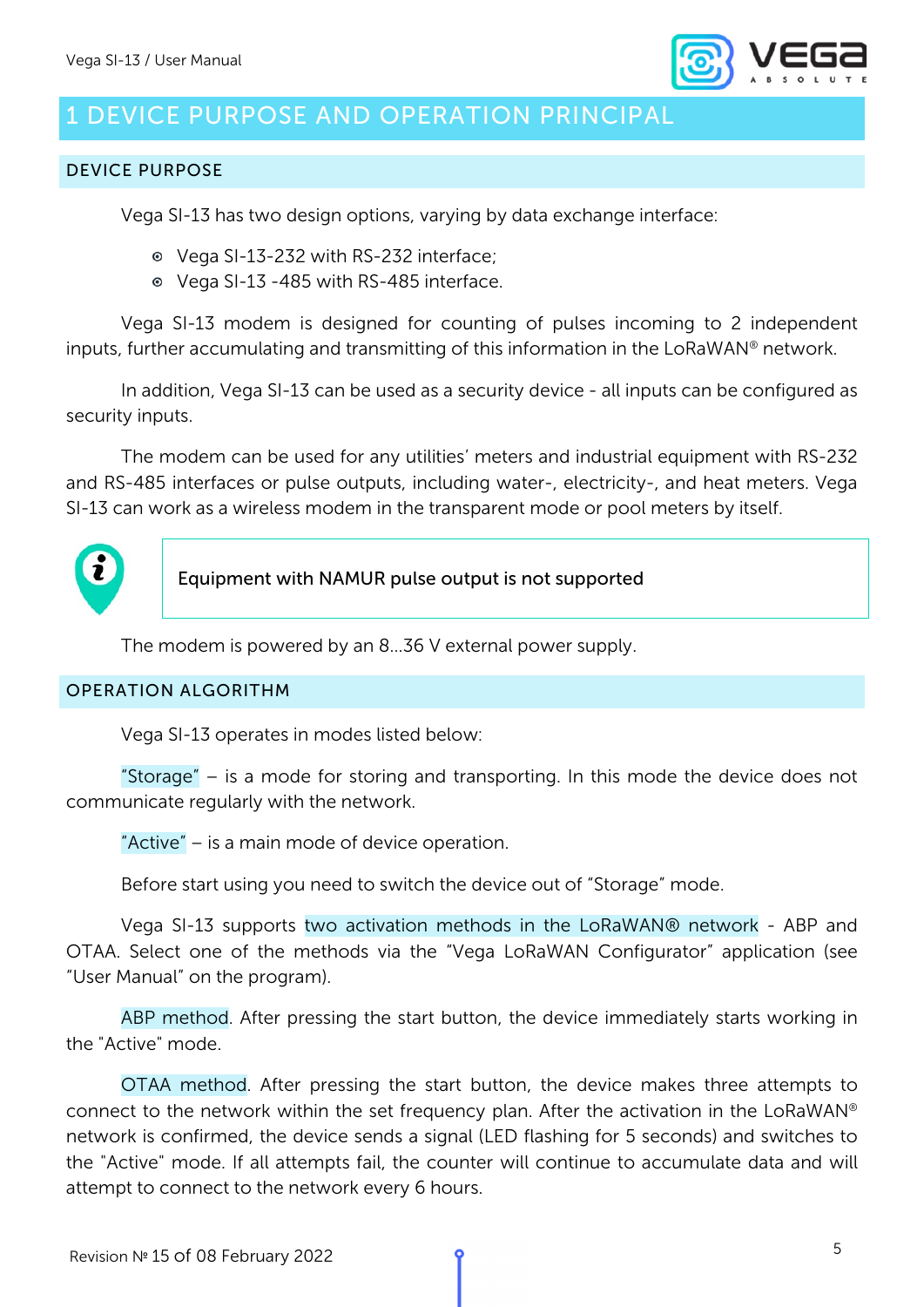

Hold the [start button](#page-9-1) pressed (more than 5 seconds) to switch the device from the "Active" mode back to the "Storage" mode.



When switching to the "Storage" mode, all readings from the pulse inputs accumulated in the device memory are reset

The device forms the data packet with current state with a configurable period from 5 minutes to 24 hours. The packets stored in the device memory and transmitting during the next communication session with the LoRaWAN® network.

#### **Examples**

If the data collection period is set to 24 hours the packet is formed at 00.00 on the internal clock of the device

If the data collection period is 12 hours then at 00.00 and at 12.00, and so on.

The adjustable data transfer period can be from 5 minutes to 24 hours. When beginning of communication session, the device starts sending packets with readings from the earliest packet. The time of data transmitting cannot be specified, it's defined in random way for every device in chosen period of transmission from the moment of connection to the network.

#### Example

Transmission period is 30 minutes, and device was started at 16:40 by the internal device clock. In random way the device calculate data transmitting time and set it at 16:41 in the half-hour period from 16:40 to 17:10. Thus, packets from this device will transmit at 16:41, at 17:11, at 17:41, at 18:11 and so on every 30 minutes by the internal device clock.

The internal clock is set automatically when you connect to the device through USB, also can be adjust via LoRaWAN® network.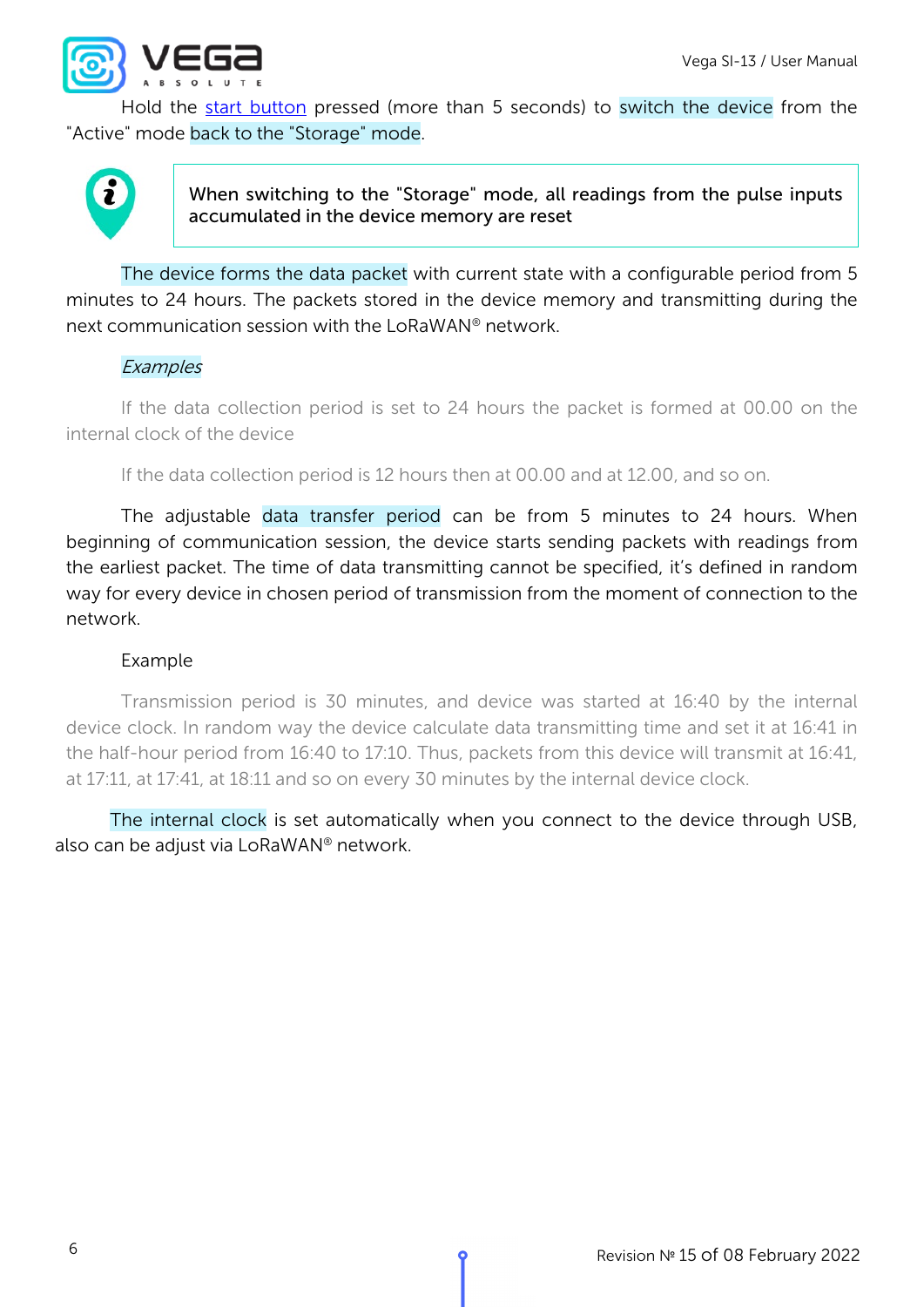

#### <span id="page-6-0"></span>FUNCTIONAL

Vega SI-13 modem is class C device (LoRaWAN® classification) and has the following features:

- Operation as LoRaWAN® <-> RS-232 or LoRaWAN® <-> RS-485 wireless modem
- Independent polling of external equipment by custom commands
- ADR support (Adaptive Data Rate)
- Sending of confirmed packets (configurable)
- Inputs can be switched to «security» mode for connection to external leakage and safety sensors, etc.
- Communication in case of security inputs actuation
- Temperature measurement

#### <span id="page-6-1"></span>MARKING

Device marked with sticker that contain the next information:

- Device model;
- DevEUI;
- Month and year of manufacture.

Sticker located in three places – on device case, in factory certificate and on the packing box.

Besides, there is an additional sticker located on the packing box and contains:

- **•** Information about firmware version;
- QR-code containing DevEUI and keys for device registration in network via OTAA method.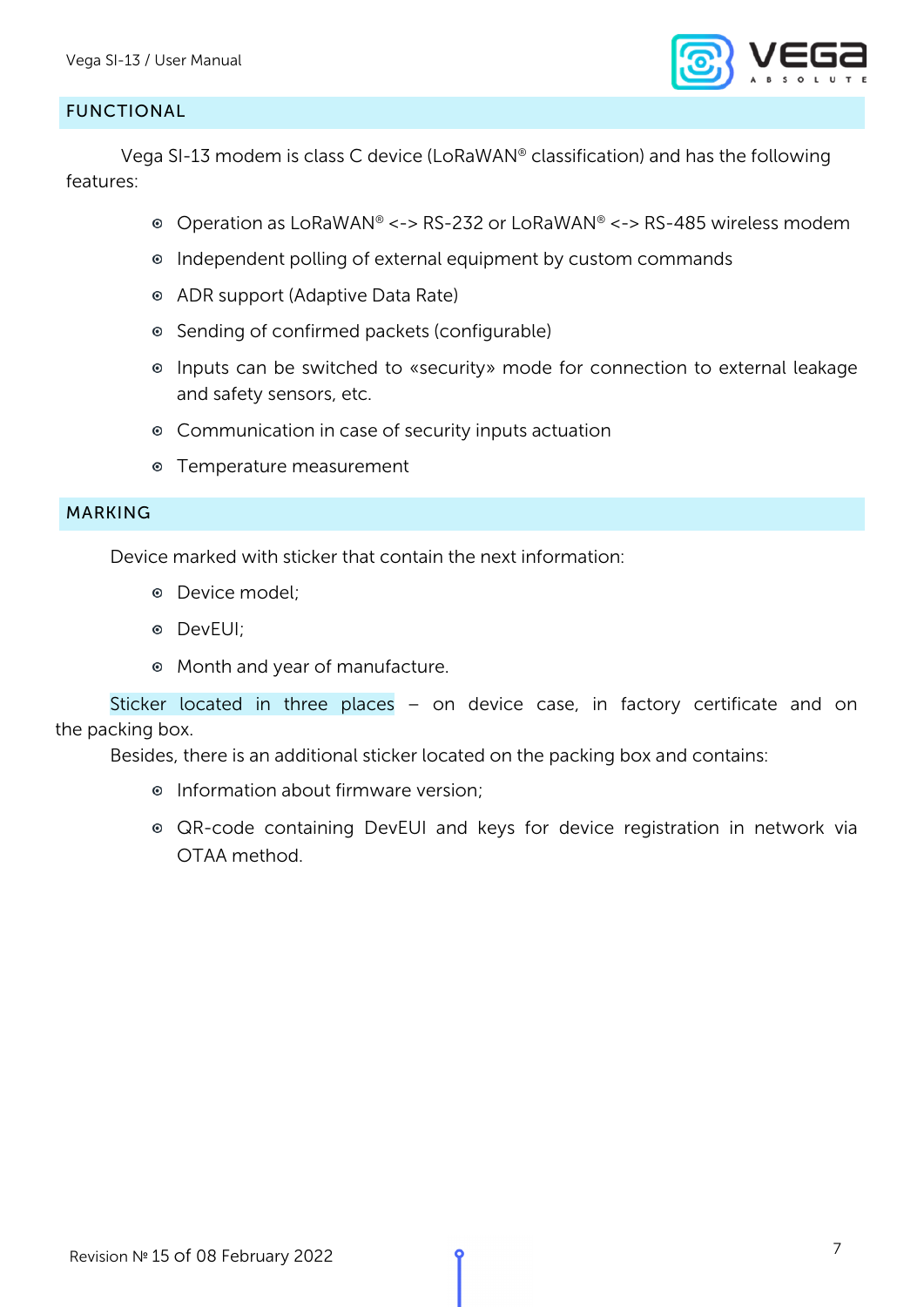

#### <span id="page-7-1"></span><span id="page-7-0"></span>DEVICE SPECIFICATION

| <b>MAIN</b>                                   |                                                             |  |  |  |
|-----------------------------------------------|-------------------------------------------------------------|--|--|--|
| Double-contact digital inputs                 | up to 2                                                     |  |  |  |
| Maximum input frequency                       | 200 Hz                                                      |  |  |  |
| Security inputs                               | $up$ to $2$                                                 |  |  |  |
| Interface                                     | RS-232 or RS-485                                            |  |  |  |
| USB-port                                      | mini-USB, type B                                            |  |  |  |
| Operating temperatures                        | $-40+85$ °C                                                 |  |  |  |
| Built-in temperature sensor                   | yes                                                         |  |  |  |
| <b>LORAWAN®</b>                               |                                                             |  |  |  |
| LoRaWAN <sup>®</sup> class                    | С                                                           |  |  |  |
| Quantity of LoRa channels                     | 16                                                          |  |  |  |
| Frequency plans supported by default          | RU868, EU868, KZ865, custom (EU868<br>based)                |  |  |  |
| Frequency plans available as order option     | IN865, AS923, AU915, KR920, US915                           |  |  |  |
| Activation type                               | ABP or OTAA                                                 |  |  |  |
| Communication period                          | 5, 15, 30 minutes, 1, 6, 12 or 24 hours                     |  |  |  |
| Type of the LoRaWAN antenna                   | internal                                                    |  |  |  |
| Sensitivity                                   | $-138$ dBm                                                  |  |  |  |
| Radio coverage in restrained urban conditions | up to 5 km                                                  |  |  |  |
| Radio coverage within line of sight           | up to 15 km                                                 |  |  |  |
| Transmitter power by default                  | 25 mW (configurable)                                        |  |  |  |
| Maximum transmitter power                     | 100 mW                                                      |  |  |  |
| <b>POWER</b>                                  |                                                             |  |  |  |
| External power supply                         | 836 V                                                       |  |  |  |
| <b>CASE</b>                                   |                                                             |  |  |  |
| Housing dimensions, no more than              | 90 x 49 x 46 mm                                             |  |  |  |
| Ingress protection rating                     | <b>IP65</b>                                                 |  |  |  |
| Mounting                                      | Clamp fastening to the support, DIN-<br>rail, wall-mounting |  |  |  |
| <b>PACKAGE</b>                                |                                                             |  |  |  |
| Dimensions                                    | 95 x 50 x 46 mm                                             |  |  |  |
| Weight                                        | 0.071 kg                                                    |  |  |  |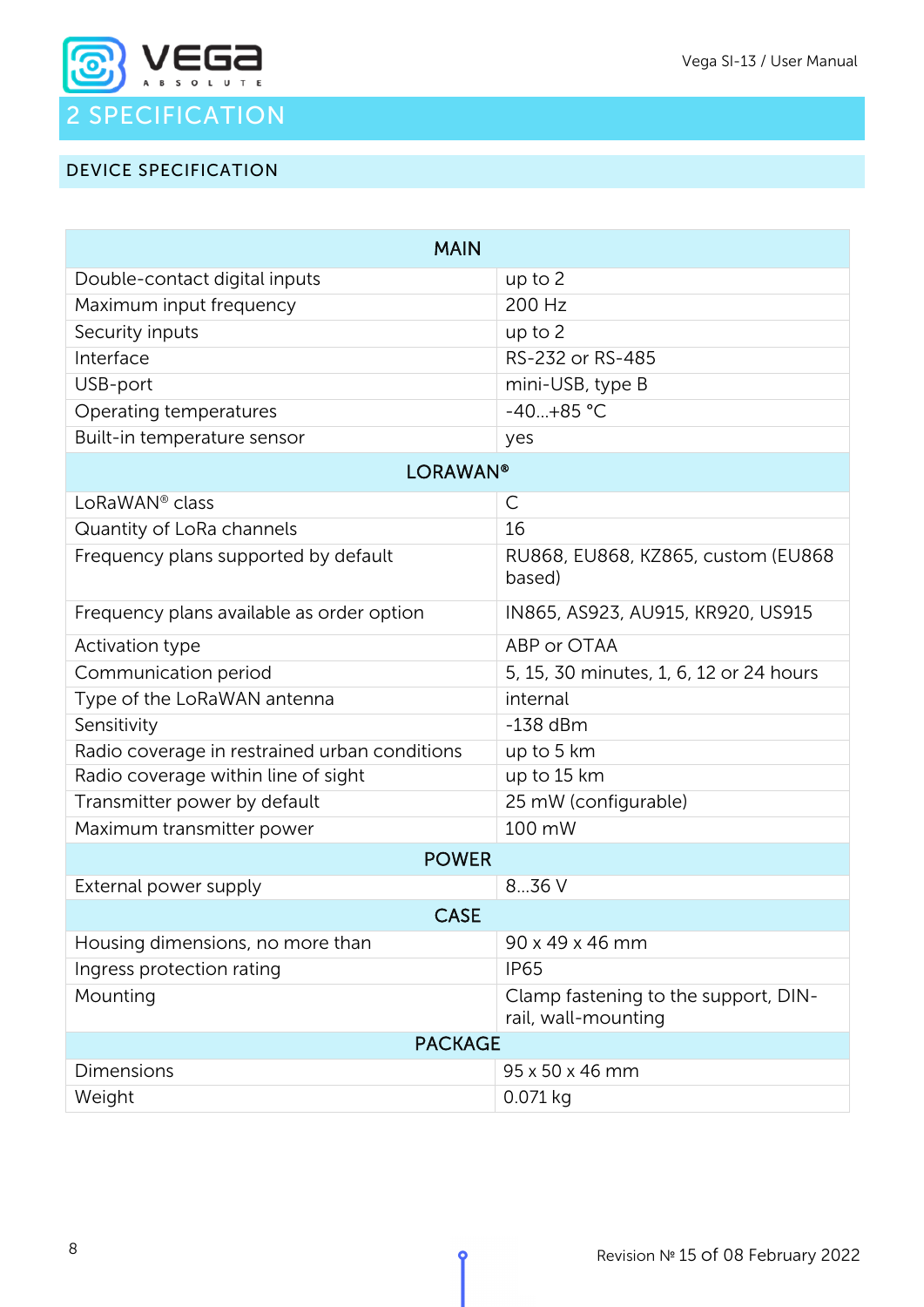

#### <span id="page-8-0"></span>DEFAULT DEVICE SETTINGS

| <b>PARAMETER</b>               | <b>VALUE</b>    |
|--------------------------------|-----------------|
| Frequency plan                 | <b>RU868</b>    |
| Activation type                | <b>OTAA</b>     |
| Adaptive Data Rate (ADR)       | ON              |
| <b>Confirmed Uplinks</b>       | <b>OFF</b>      |
| Rx 1 Delay                     | 1 second        |
| Join Accept Delay              | 5 seconds       |
| Uplink number of transmissions | 1               |
| Data rate                      | DR <sub>0</sub> |
| Power                          | 14 dBm          |
| Communication period           | 24 hours        |
| Time zone                      | UTC +00:00      |
| Inputs operate in mode         | pulse           |

For changing the device settings, you need to connect to it with "Vega LoRaWAN Configurator" application. You can download app on the iotvega.com site in SOFT section as well as User Manual for configurator. [Go to the app page.](https://iotvega.com/soft/config)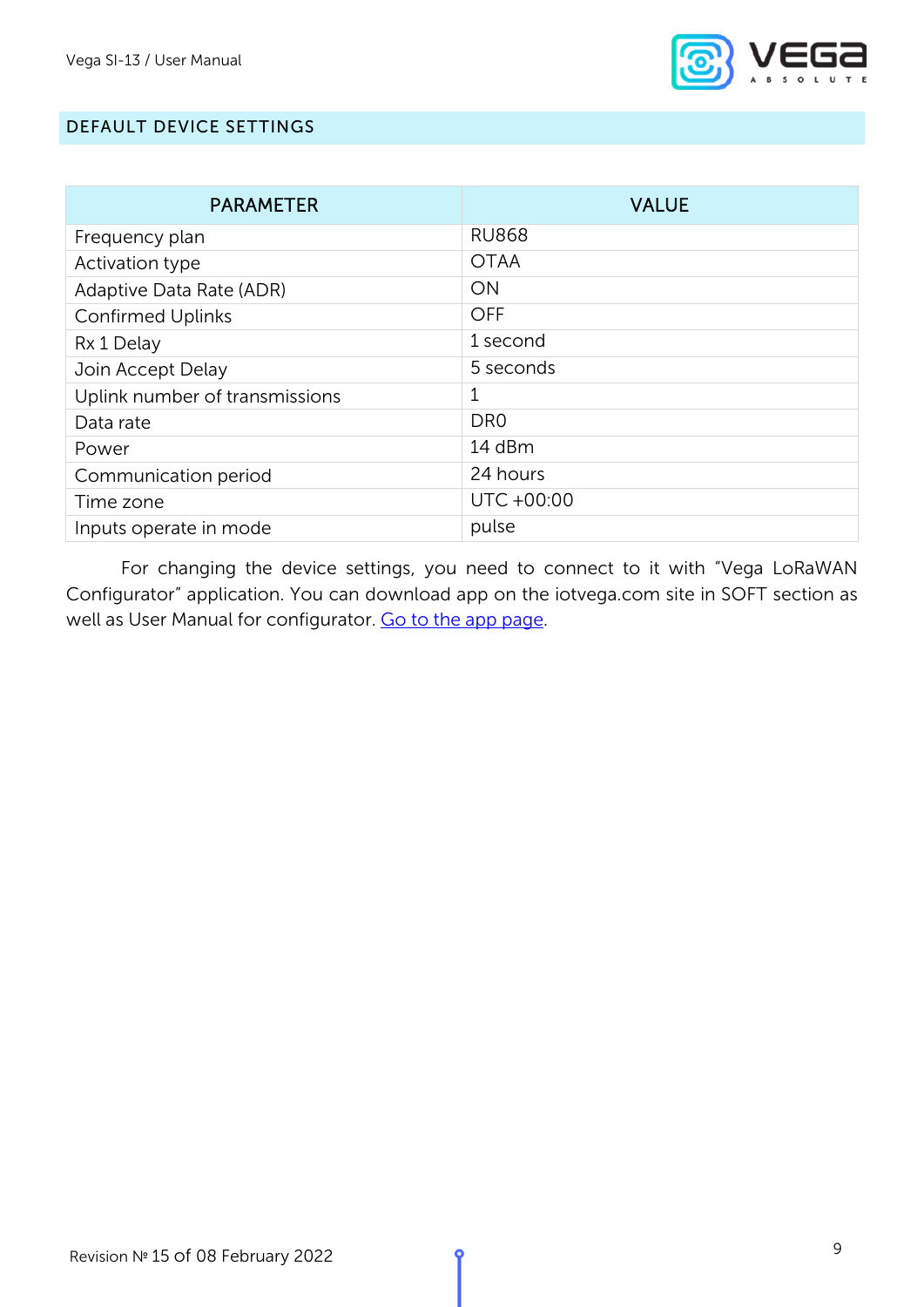

#### <span id="page-9-1"></span><span id="page-9-0"></span>DEVICE APPEARANCE

Vega SI-13 is represented in small plastic case which has four screws and mounting for DIN-rail.



2 – DIN-rail with mounting holes ø 3 mm

3 – silicone gasket without through holes, ensuring the protection rating of the device case IP65.

All of elements for manage and indication as well as connecting contacts are placed on the board inside the case.



- 4 LED indicator
- 5 launch button
- 6 contacts
- 7 USB-port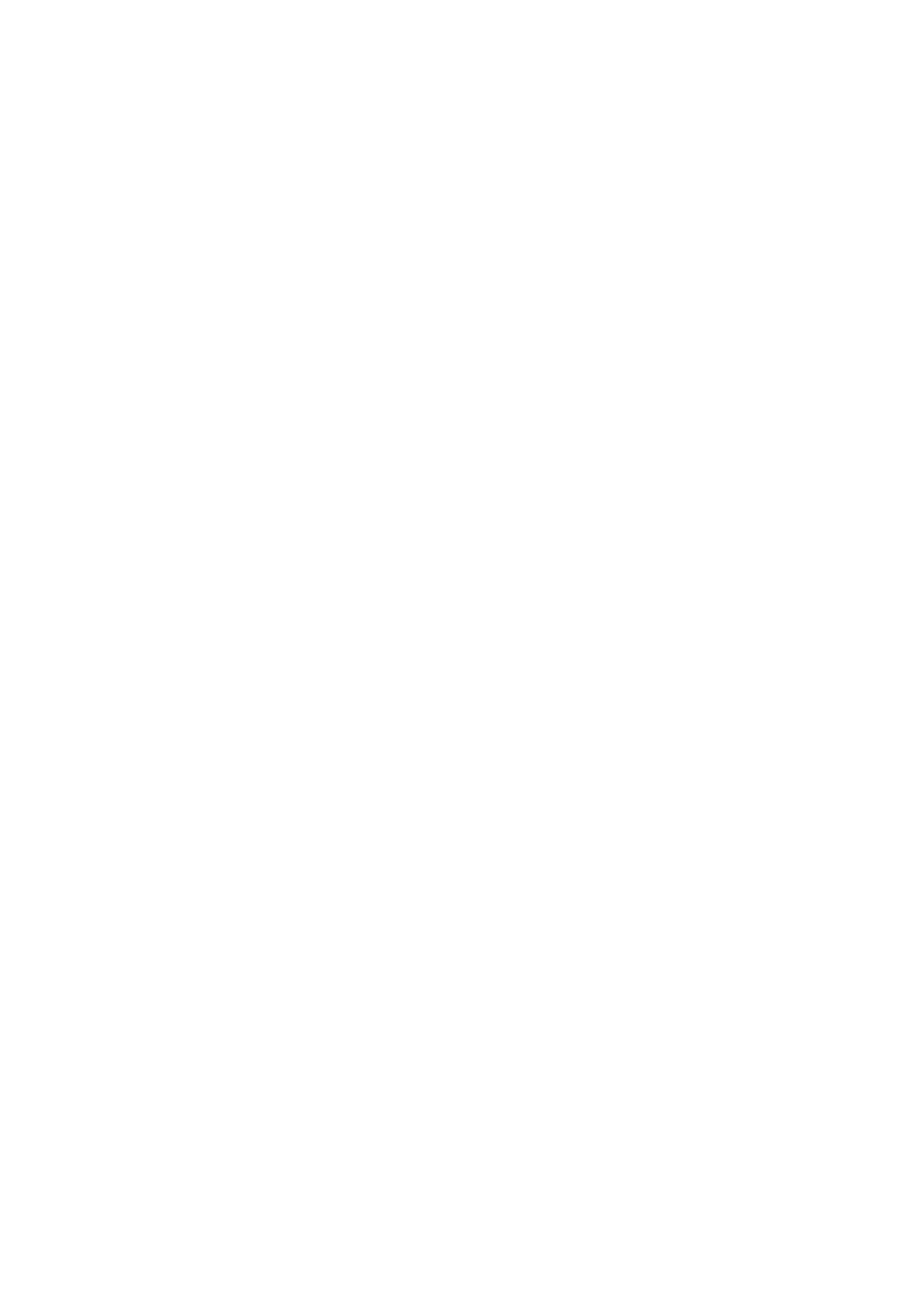

<span id="page-11-0"></span>When connecting a radio modem to external devices, consider the internal circuitry of its pulse inputs shown below.



The modem has 10 contacts, see table below:

| <b>CONTACT</b>  | <b>DESCRIPTION</b>   |
|-----------------|----------------------|
| $-V$            | Power -              |
| $+V$            | Power +              |
| B               | <b>RS-485 B</b>      |
| A               | <b>RS-485 A</b>      |
| Tx              | <b>RS-232 TX</b>     |
| <b>Rx</b>       | <b>RS-232 RX</b>     |
| $\pm$ , $\perp$ | Signal ground        |
| ln1, ln2        | Pulse inputs 1 and 2 |

De-bouncing logics with 5 msec time constant is integrated in the pulse counter. The pulse counting is carried out for frequencies up to 200 Hz.

The pulse counter has 2 pairs of contacts that is allows to connect circuits with the following types of NO contacts:

- o reed switch;
- mechanical pushbutton;
- open-collector output.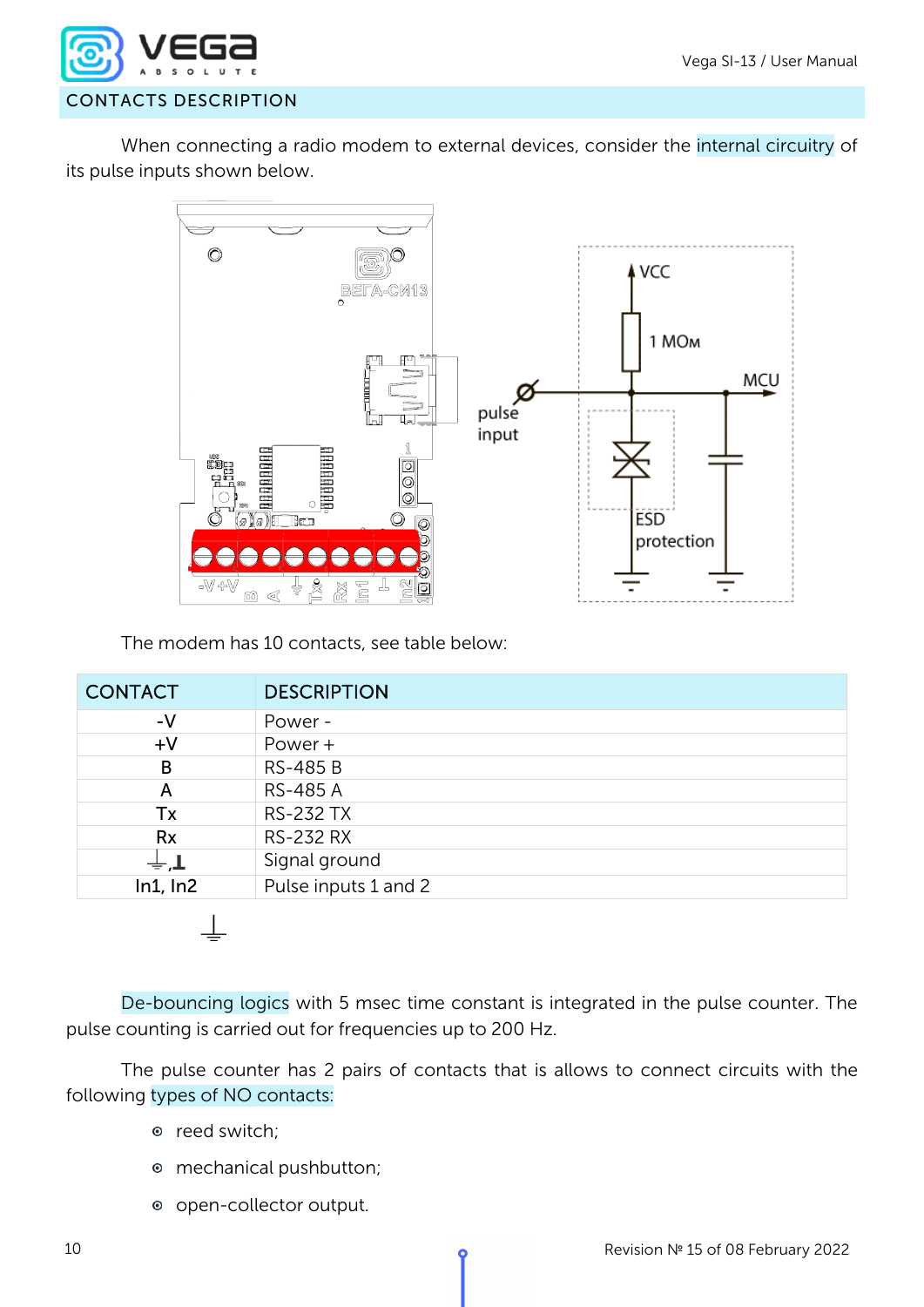



#### Equipment with NAMUR pulse output is not supported

Polarity effects only "open collector" circuits.

To reset all readings from the pulse inputs accumulated in the device memory you need to switch the device to the "Storage" mode by holding the start button pressed (min. 5 seconds).

Pulse inputs can be configured for work in the "Security" mode via the "Vega LoRaWAN Configurator" application. In this mode, the device does not count pulses at the "Security" input, but only monitors its status. Should the "Security" input trigger, the device is activated and sends an alarm message to the network.

The maximum possible frequency of sending alarm packets is one per 1 second.

#### <span id="page-12-0"></span>CONNECTION OF TERMINATOR

Terminator installed on the board is a resistor with nominal of 120 Ohm which is inactive by default.

For resistor activation you need to install a jumper at the XP1 connector on the board.

Terminator is used for defense from distortion in long transmission lines RS-485, therefore it must be activated when line is longer than 100 meters.

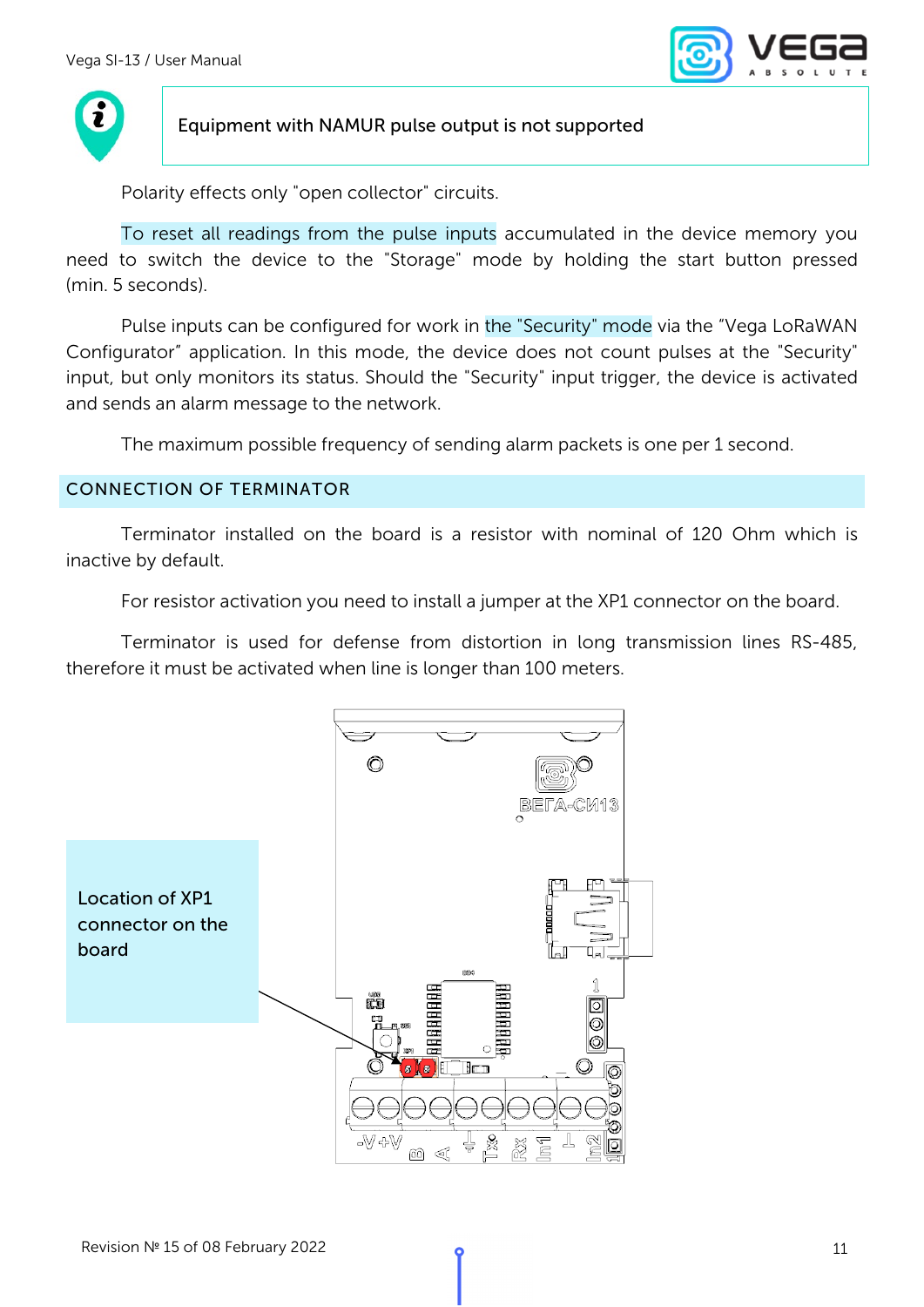

<span id="page-13-0"></span>There is one red LED on the board. The indication is only used when the device is activating in the LoRaWAN® network and when the operating modes are changing.



| <b>LED SIGNAL</b> |                                   | <b>MEANING</b>                                                                            |  |
|-------------------|-----------------------------------|-------------------------------------------------------------------------------------------|--|
| s que se se se s  | Short flashings                   | Linking to the network in progress                                                        |  |
|                   | One long flashing<br>during 5 sec | The device has been successfully<br>connected to the network and is in<br>active mode     |  |
|                   | Three flashings each by<br>1 sec  | Linking to the network has been failed<br>or the device switched to the<br>"Storage" mode |  |



In case of connection attempt fail, the device will continue to accumulate data and will attempt to connect to the network every 6 hours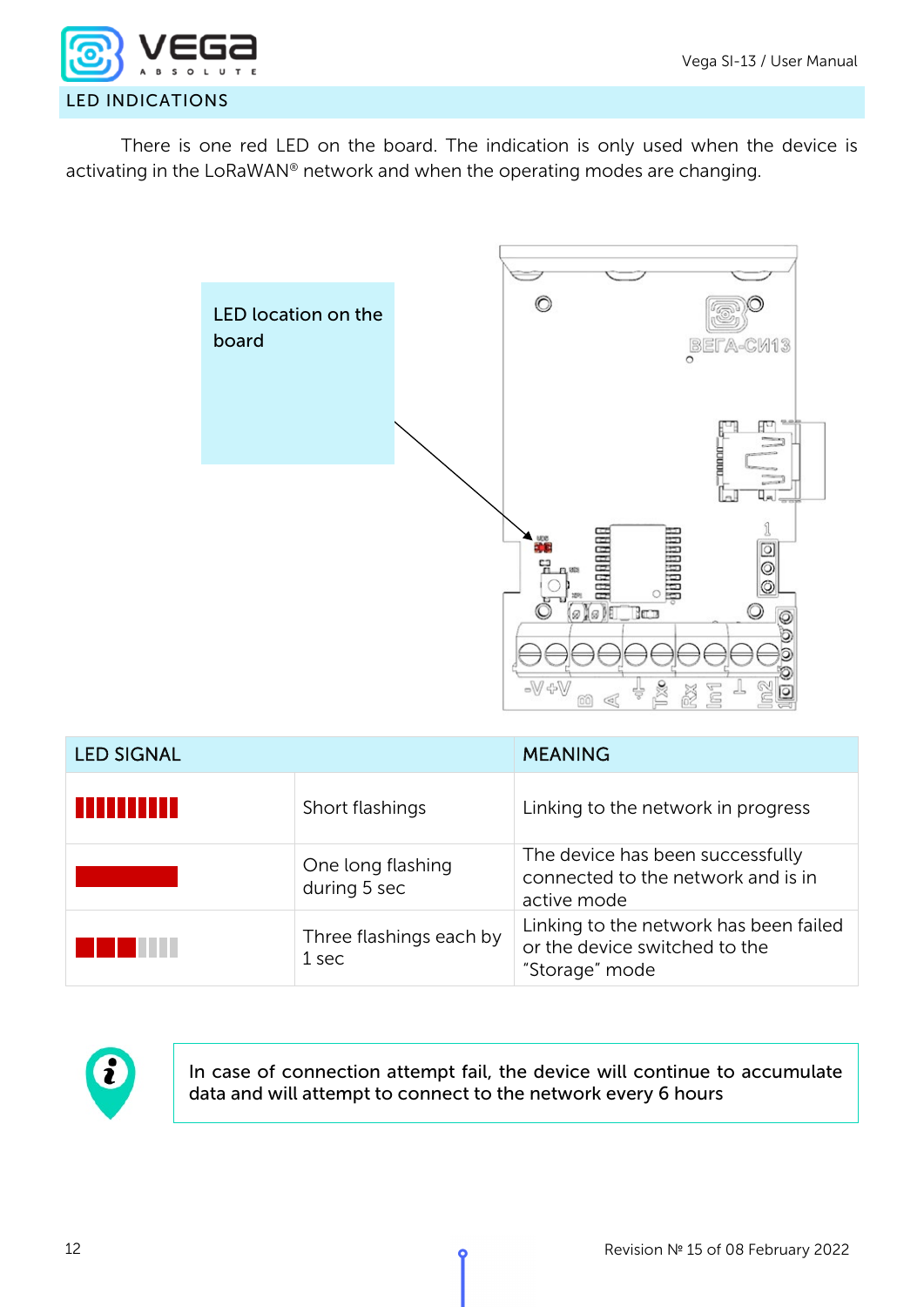

#### <span id="page-14-0"></span>MOUNTING RECOMENDATIONS

To provide the stable radio between the gateway and the end device is recommended avoiding the device installation in the places which are barriers for the radio signal getting through like a reinforced floors and walls, a basement, an underground facilities and wells, a metal case etc.

The necessary stage for the network deploying including a big quantity of end devices is a radio planning work with nature experiments.



Before starting mounting work, you must make sure that the latest firmware version is installed on the equipment

For mounting you will need:

- $\bullet$  cross-shaped screwdriver  $\mathbf{O}_i$
- awl;
- wire stripper;
- $\circ$  laptop.

Step by step mounting be like:

- 1. Setting the devices and connecting them to the network are usually carried out in the office (see Network Deployment Manual).
- 2. Determination of suitable places for mounting at the object with a network tester.
- 3. De-energizing the connected equipment, metering devices, etc.
- 4. Making holes in the silicone gasket for wires strictly according to the number of wires. It must be remembered that the wire must be of circular cross-section and no more than 3 mm in diameter.



When removing the sealant, as well as when installing wires of a different diameter or cross-section, device performance may deteriorate until failure due to moisture entering the case

- 5. Connecting all necessary wires to the SI-13 contacts.
- 6. Device launching switching to the "Active" mode and registration in the network.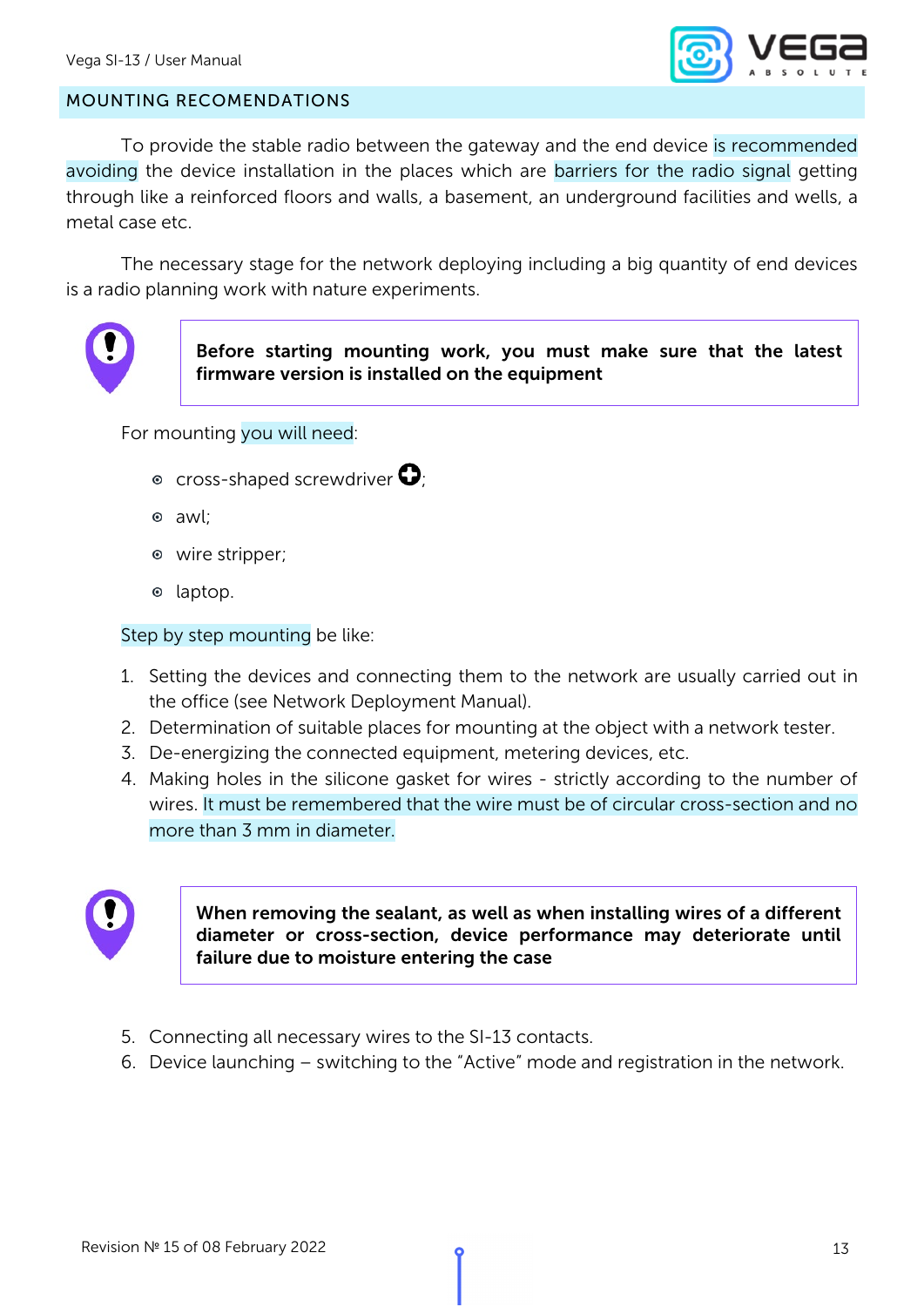



- 7. By the laptop you can make sure that the device successfully sends the data.
- 8. Before assembling the device, it is necessary to reset the pulses accumulated during testing and connection by switching the device to the "Storage" mode by pressing the button for 5 seconds.
- 9. Start the device by pressing launch button.
- 10. Assembling the device.
- 11. DIN-rail mounting or another available way to mount the device on the object.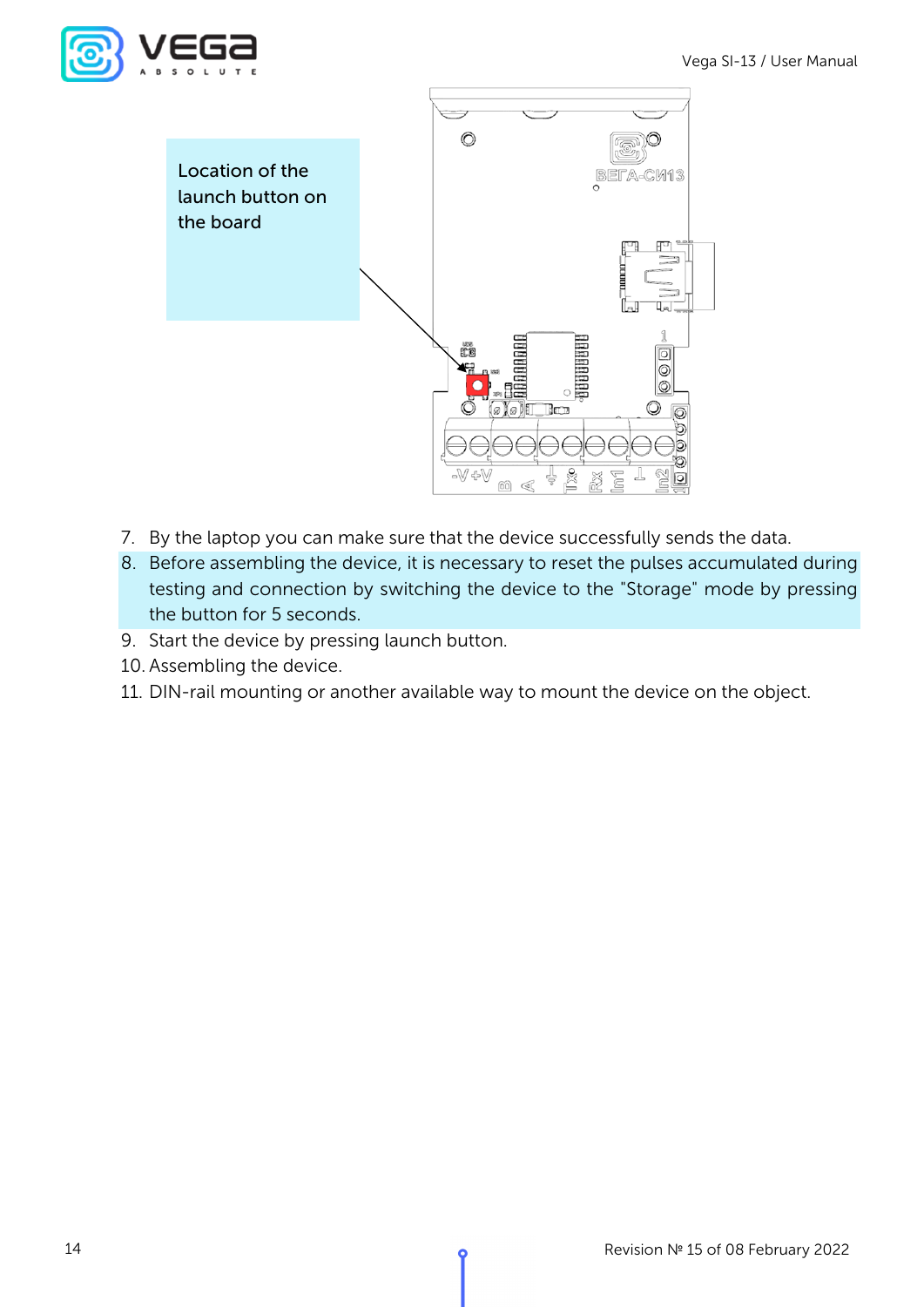

#### <span id="page-16-0"></span>TRANSPARENT MODE OPERATION

For enable using modem in conjunction with various software systems dispatching of meters and industrial equipment, there is an ability to operating in a transparent mode. In this mode, the modem operates as a simple communication channel between the LoRaWAN® network server and connected external device. SI-13 can receive data from the LoRaWAN® network for external devices and transfer them to the RS-232/RS-485 interface without any processing. If the external device responds to the request, the modem sends the received data back to the network, also without processing, as one or more packets.

Thus, in transparent mode, the modem does not form a request and does not process the response from the metering device. The duty to form requests and analyze the responses lies entirely on the external application that works with SI-13 through the LoRaWAN® network.

To provide device operation in the transparent mode it is necessary to install "LoRa2TCP" application downloading on the *iotvega.com*. There is a manual about initial setting of the transparent mode on the device page.

#### <span id="page-16-1"></span>INDEPENDENT POOLING MODE

Vega SI-13 can operate in the mode of an independent pooling of any connected through RS interface devices. You need to create and set up the required commands and suspected responses in the «Vega LoRaWAN Configurator» application. After that, the modem pools the connected device with the specified period from 1 to 65535 seconds. When the modem receives one of the suspected responses, it may send a packet into the LoRaWAN® network.

Since requests and responses are configured manually, the Vega SI-13 modem can poll any connected devices using any protocol via the RS-232 or RS-485 interface.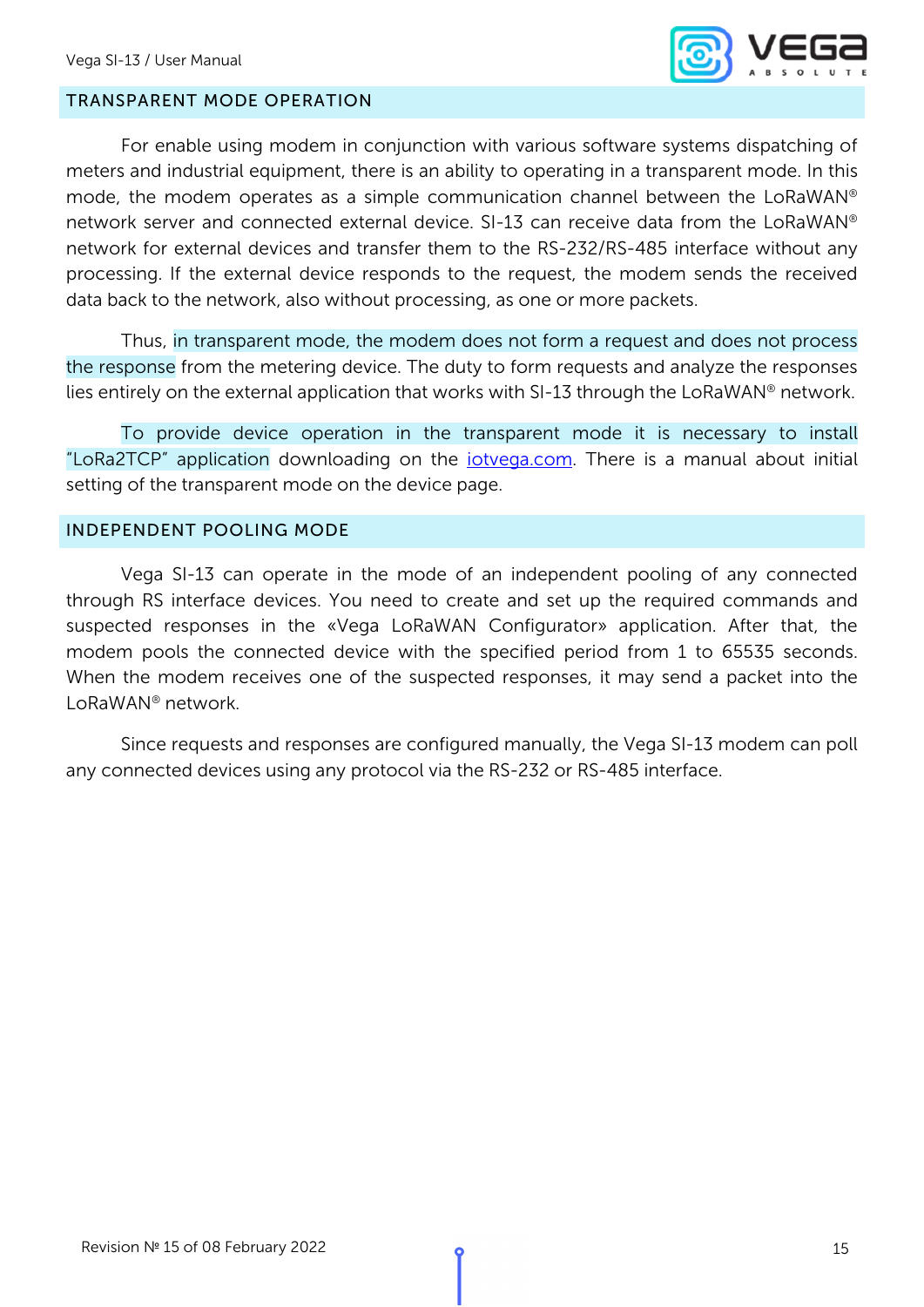

## <span id="page-17-0"></span>COMMUNICATION PROTOCOL

This part describes the SI-13 data exchange protocol with LoRaWAN® network. SI-13 uses the LoRaWAN port 2 for uplink and downlink messages.



In fields consisting of several bytes, the little-endian byte order is used

#### <span id="page-17-2"></span><span id="page-17-1"></span>VEGA SI-13 MODEM TRANSMITS THE FOLLOWING TYPES OF PACKETS

1. Packet with current readings

Sent regularly on LoRaWAN port 2

| Size in bytes | <b>Field description</b>                                                                                                                       | Data type          |
|---------------|------------------------------------------------------------------------------------------------------------------------------------------------|--------------------|
| 1 byte        | Packet type, 00 - current packet, alarm packet 01-04<br>by the logic of RS485/232, FC $-$ by the guard input 1,<br>$FD - by$ the guard input 2 | uint <sub>8</sub>  |
| 4 bytes       | Packet time (unixtime)                                                                                                                         |                    |
| 1 byte        | Temperature, °C                                                                                                                                | int <sub>8</sub>   |
| 4 bytes       | Input 1 reading (depending on the type - number of<br>pulses or status: $0$ – open, $1$ - closed)                                              | uint <sub>32</sub> |
| 4 bytes       | Input 2 reading (depending on the type - number of<br>pulses or status: $0 -$ open, $1 -$ closed)                                              | uint <sub>32</sub> |
| 4 bytes       | Reserve                                                                                                                                        |                    |

#### <span id="page-17-3"></span>2. Data packet from an external device, received via RS-232 or RS-485 interface

| Size in bytes | <b>Field description</b>                                                         | Data type         |
|---------------|----------------------------------------------------------------------------------|-------------------|
| 1 byte        | Packet type, this packet = $3$                                                   | uint8             |
| 2 bytes       | Total data size received via interface                                           | uint16            |
| 1 byte        | Data size in this packet                                                         | uint8             |
| 1 byte        | Sequential number of the setting in the configurator<br>(counting starts from 0) | uint <sub>8</sub> |
| 1 byte        | Total number of the packets                                                      | uint <sub>8</sub> |
| Array         | Data [1-40 bytes]                                                                |                   |

The LoRa data transfer technology limits the maximum packet size, depending on the speed of packet transmission. If the data received through the external interface cannot be transmitted in one packet, they are split into several packets, which are transmitted sequentially.

<span id="page-17-4"></span>3. Packet with time correction request

Sent every seven days on LoRaWAN port 4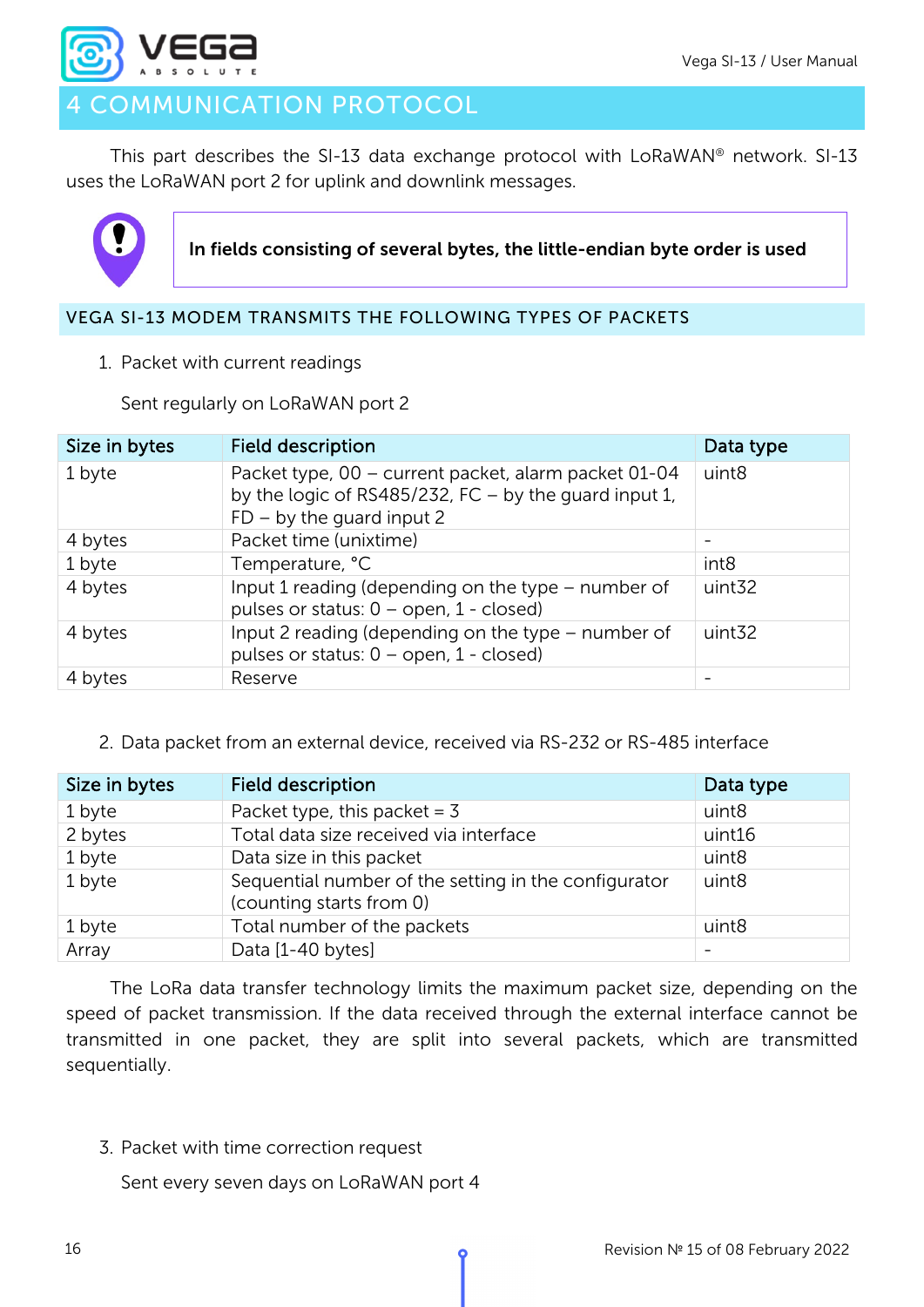

| Size in bytes | Field description                                                          | Data type |
|---------------|----------------------------------------------------------------------------|-----------|
| 1 byte        | Packet type, this packet $== 255$                                          | uint8     |
| 4 bytes       | Time of the modem at a moment of the packet<br>transmission (unixtime UTC) | uint32    |

After receiving this type of package, the application can send to modem the packet with time correction.

<span id="page-18-0"></span>4. Information packet

Transmitted when registering in the network or upon request to LoRaWAN port 195

| Size in bytes | <b>Field description</b>                                                                          | Data type          |
|---------------|---------------------------------------------------------------------------------------------------|--------------------|
| 1 byte        | Packet type, this packet $== 195$                                                                 | uint8              |
| 1 byte        | Transmit reason: $\&0\&0$ - registration on the network, $\&1\&0$ -<br>by the request             | uint <sub>8</sub>  |
| 16 bytes      | Manufacturer code, in ASCII                                                                       | uint8              |
| 16 bytes      | Device model, in ASCII                                                                            | uint <sub>8</sub>  |
| 4 bytes       | Firmware release date, unixtime (big endian byte order)                                           | uint <sub>32</sub> |
| 2 bytes       | Board revision (always 0xFFFF)                                                                    | uint <sub>8</sub>  |
| 2 bytes       | Firmware version (high byte - major, low byte - minor).<br>Example: 0x0301 - firmware version 3.1 | uint <sub>8</sub>  |
| 2 bytes       | Protocol version (high byte - major, low byte - minor).<br>Example: 0x0200 - protocol version 2.0 | uint <sub>8</sub>  |
| 1 byte        | Battery charge, %                                                                                 | uint <sub>8</sub>  |
| 4 bytes       | Number of packets sent over the air (big endian byte<br>order)                                    | uint <sub>32</sub> |

#### <span id="page-18-1"></span>5. Settings packet

Transmitting on LoRaWAN port 3

| Size in bytes | <b>Field description</b>        | Data type         |
|---------------|---------------------------------|-------------------|
| 1 byte        | Packet type, this packet $== 0$ | uint <sub>8</sub> |
| 2 bytes       | ID of parameter                 | uint16            |
| 1 byte        | Data length (len)               | uint8             |
| len bytes     | Parameter value                 |                   |
| 2 bytes       | ID of parameter                 | uint16            |
| 1 byte        | Data length (len)               | uint <sub>8</sub> |
| len byte      | Parameter value                 |                   |
| $\cdots$      | $\cdots$                        | $\cdots$          |
| 2 bytes       | ID of parameter                 | uint16            |
| 1 byte        | Data length (len)               | uint8             |
| len bytes     | Parameter value                 |                   |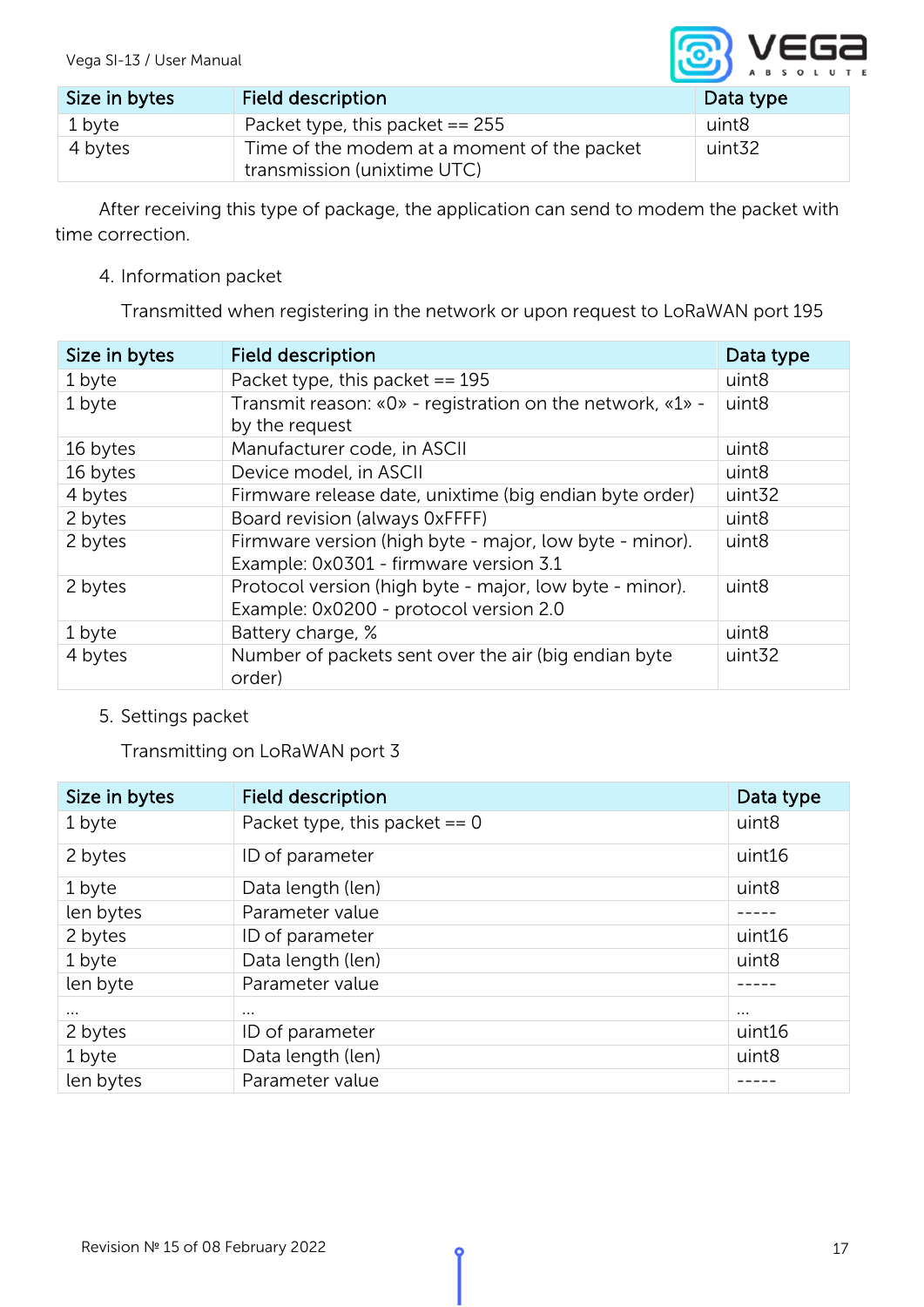

#### <span id="page-19-1"></span><span id="page-19-0"></span>VEGA SI-13 MODEM RECEIVES PACKETS OF THE FOLLOWING TYPES

1. Real-time clock adjustment

Send by application on LoRaWAN port 4

| Size in bytes | Field description                                                                          | Data type         |
|---------------|--------------------------------------------------------------------------------------------|-------------------|
| 1 byte        | Packet type, this packet = $255$                                                           | uint8             |
| 8 bytes       | The value in seconds for which you need to adjust the<br>time. Can be positive or negative | int <sub>64</sub> |

<span id="page-19-2"></span>2. Packet with request of Information packet

Sent on LoRaWAN port 195

| Size in bytes | <b>Field description</b>            | Data type |
|---------------|-------------------------------------|-----------|
| 1 byte        | $\pm$ Any value between 0x00 - 0xFF | uint8     |

<span id="page-19-3"></span>3. Packet with request of settings

Sent by application on LoRaWAN port 3

| Size in bytes | <b>Field description</b>        |       |
|---------------|---------------------------------|-------|
| 1 byte        | Packet type, this packet $== 1$ | uint8 |

Answering that packet, the device will send the packet with settings.

<span id="page-19-4"></span>4. Packet with settings

Sent by application on LoRaWAN port 3, is identical to such packet from device

| Size in bytes                   | <b>Field description</b>        | Data type         |
|---------------------------------|---------------------------------|-------------------|
| 1 byte                          | Packet type, this packet $== 0$ | uint <sub>8</sub> |
| 2 bytes                         | ID of parameter                 | uint16            |
| 1 byte                          | Data length (len)               |                   |
| Parameter value<br>len bytes    |                                 |                   |
| 2 bytes                         | ID of parameter                 |                   |
| 1 byte                          | Data length (len)<br>uint8      |                   |
| len byte                        | Parameter value                 |                   |
| $\cdots$                        | $\cdots$                        | $\cdots$          |
| 2 bytes<br>ID of parameter      |                                 | uint16            |
| 1 byte                          | Data length (len)<br>uint8      |                   |
| len bytes<br>Значение параметра |                                 |                   |

The package with settings sent to the device may not contain all the settings supported by the device, but only the part that needs to be changed.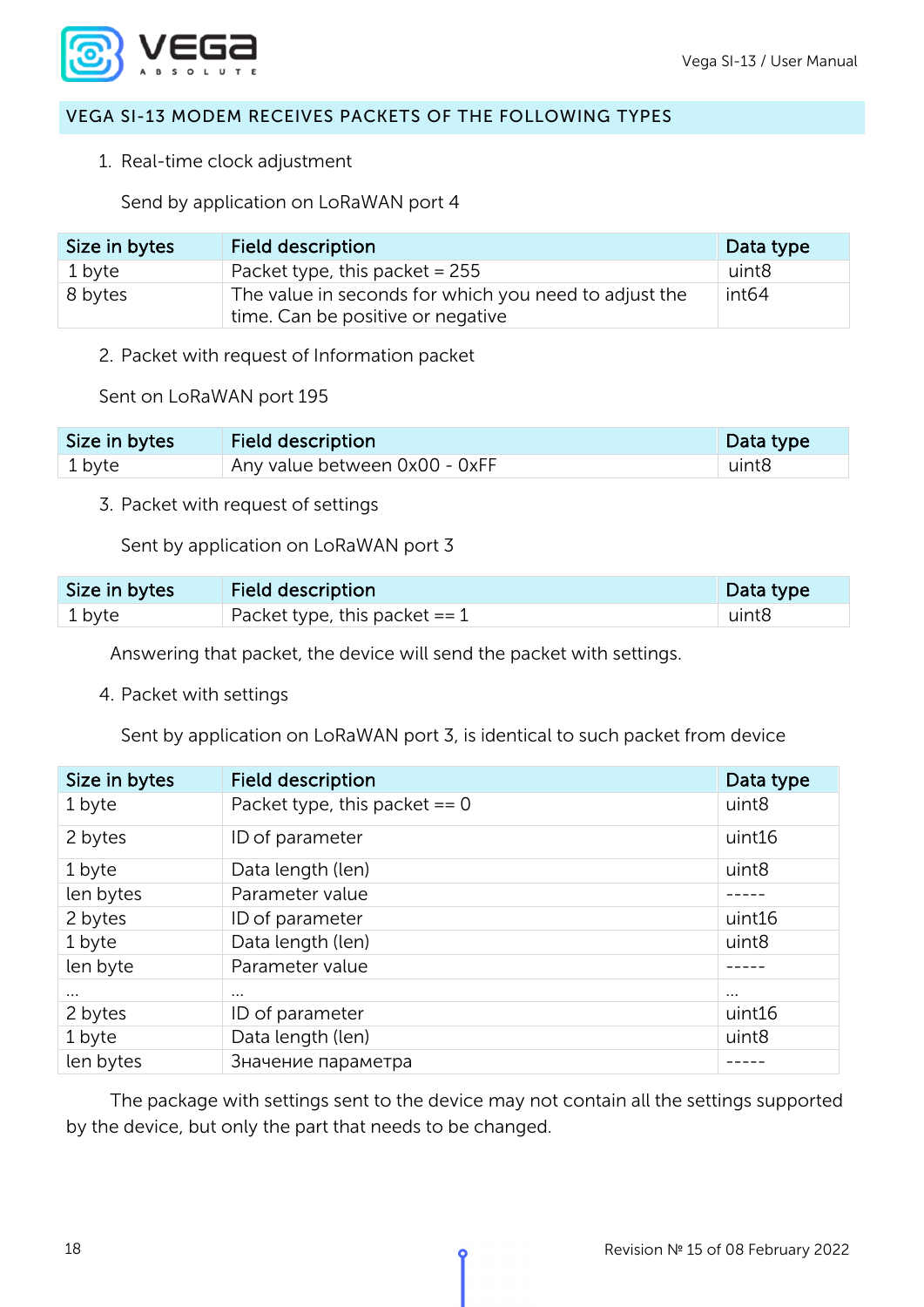### Vega SI-13 / User Manual



## Table of ID of SI-13 parameters and these possible values

| ID of<br>parameter | Description                     | Data<br>length | <b>Possible values</b>                                                                                                                                       |
|--------------------|---------------------------------|----------------|--------------------------------------------------------------------------------------------------------------------------------------------------------------|
| 4                  | Confirmed uplinks               | 1 byte         | $1$ – confirmed<br>$2$ – unconfirmed                                                                                                                         |
| 8                  | Uplinks number of transmissions | 1 byte         | from 1 to 15                                                                                                                                                 |
| 16                 | Communication period            | 1 байт         | $1 - 1$ hour<br>$2 - 6$ hours<br>$3 - 12$ hours<br>$4 - 24$ hours<br>$5 - 5$ minutes<br>$6 - 15$ minutes<br>$7 - 30$ minutes                                 |
| 20                 | Interface speed                 | 1 byte         | $1 - 4800$<br>$2 - 9600$<br>$3 - 14400$<br>$4 - 19200$<br>$5 - 38400$<br>$6 - 57600$<br>$7 - 115200$<br>$8 - 300$<br>$9 - 600$<br>$10 - 1200$<br>$11 - 2400$ |
| 49                 | Data collection period          | 1 байт         | $1 - 1$ hour<br>$2 - 6$ hours<br>$3 - 12$ hours<br>$4 - 24$ hours<br>$5 - 5$ minutes<br>$6 - 15$ minutes<br>$7 - 30$ minutes                                 |
| 55                 | Time zone, in minutes           | 2 bytes        | from -720 to 840                                                                                                                                             |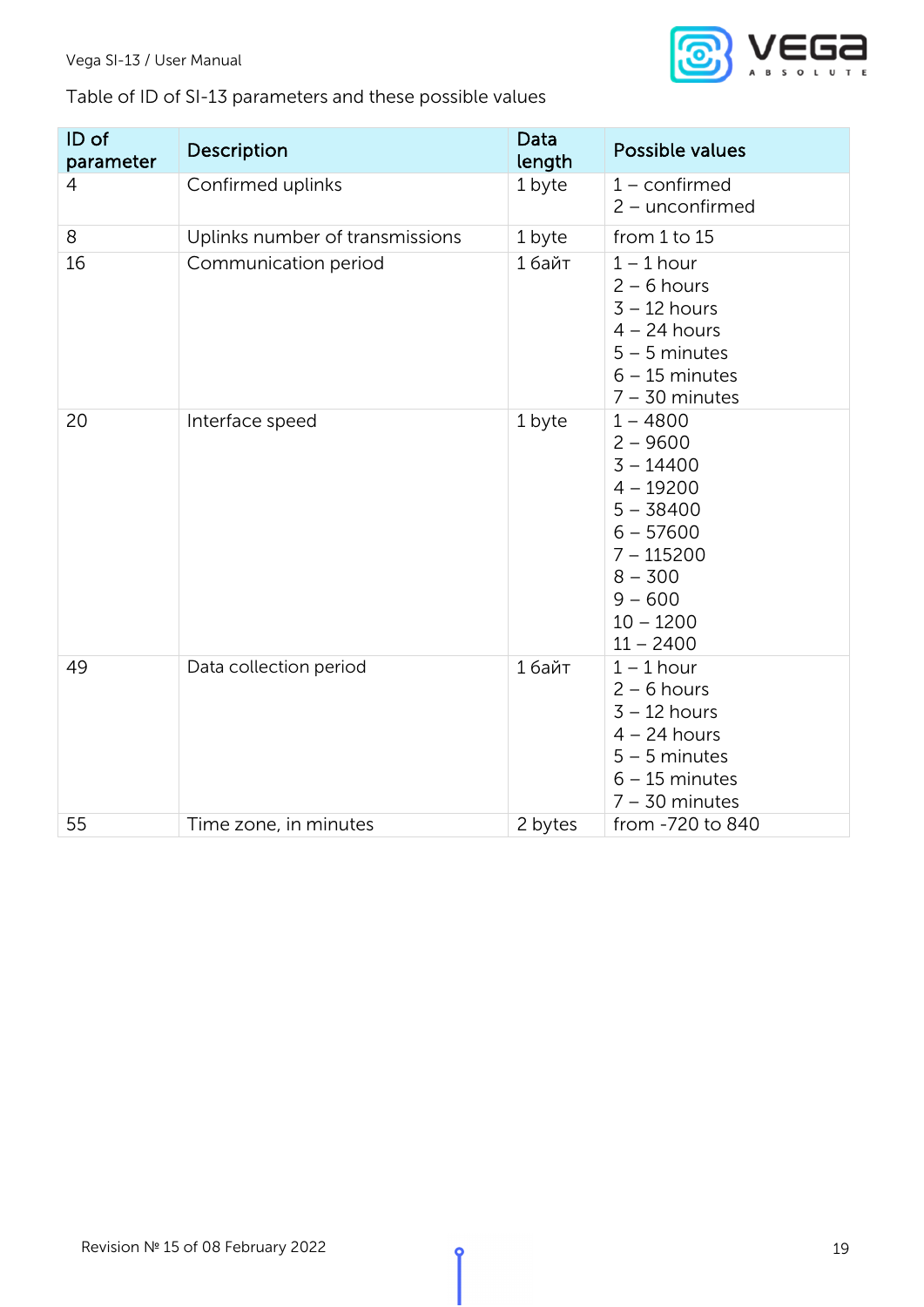

## <span id="page-21-0"></span>STORAGE AND TRANSPORTATION REQUIREMENTS

Vega SI-13 modem shall be stored in the original packaging in heated room at temperatures +5 °С to +40 °С and relative humidity less than 85%.

The modem shall be transported in covered freight compartments of all types at any distance at temperatures -40 °C to +85 °C.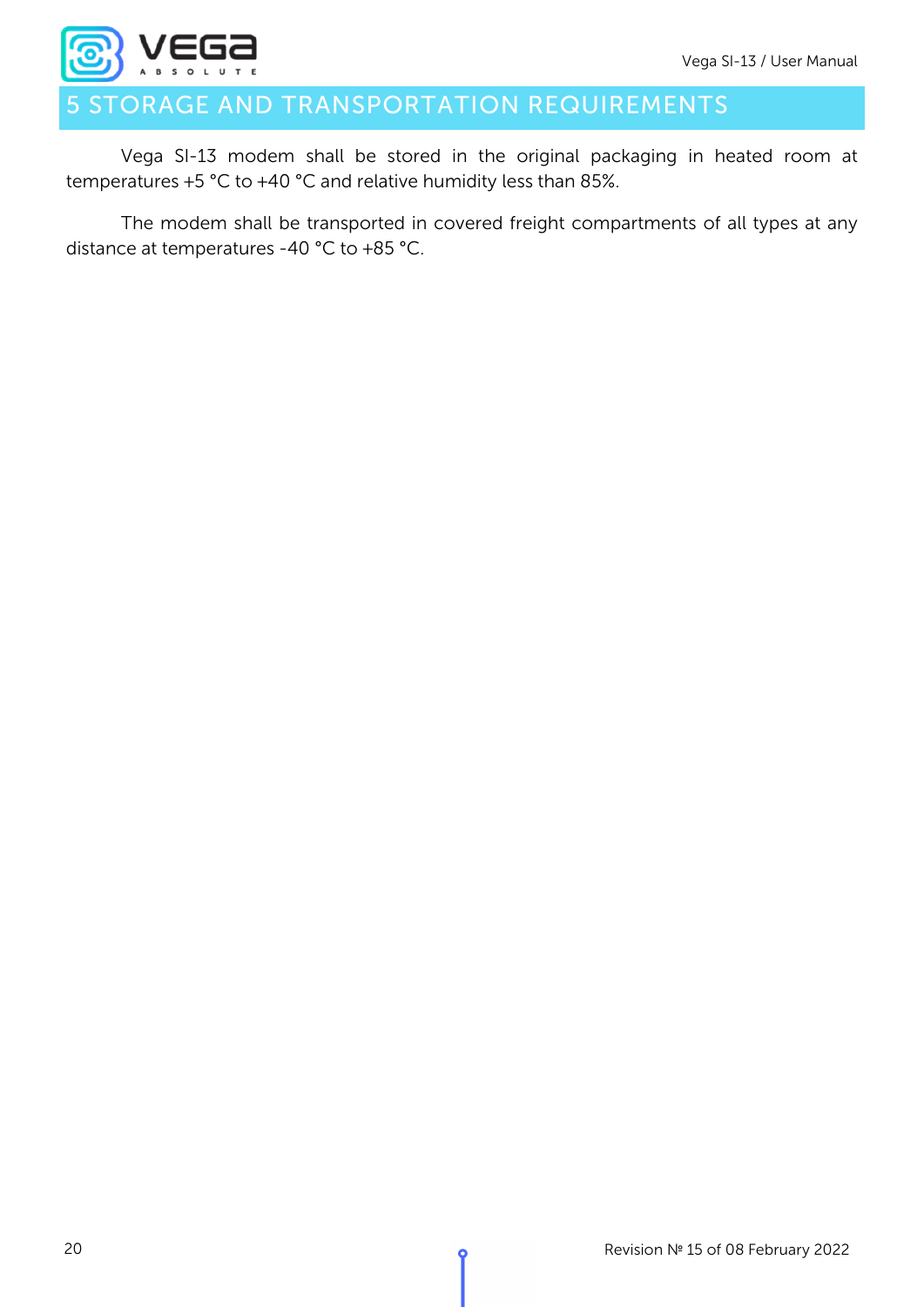

## <span id="page-22-0"></span>6 CONTENT OF THE PACKAGE

The modem is delivered complete with:

1. Vega SI-13-232 modem – 1 pc.

Screw – 4 pcs.

Factory certificate  $-1$  pc.

2. Vega SI-13-485 modem – 1 pc.

Screw – 4 pcs.

Factory certificate – 1 pc.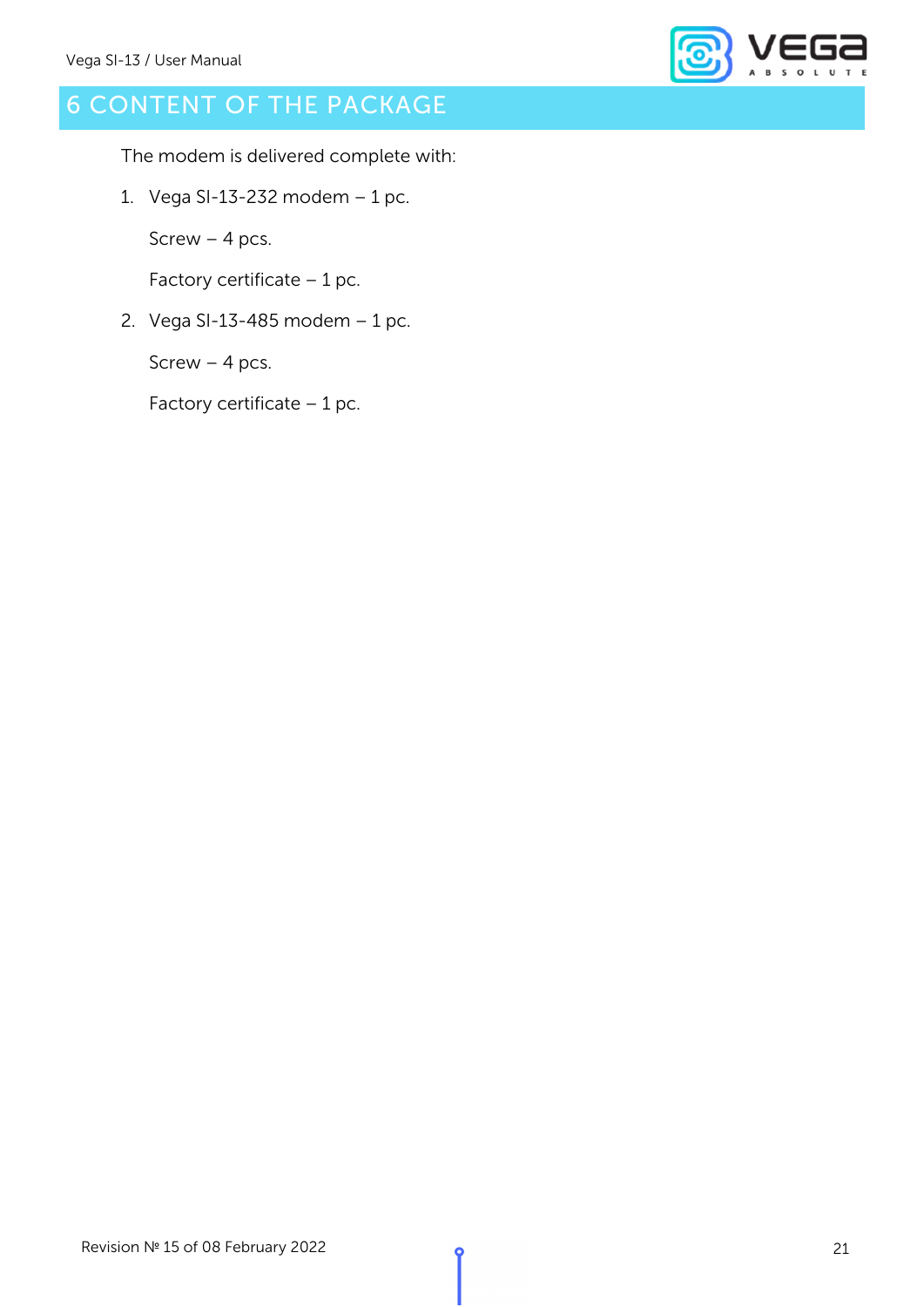

<span id="page-23-0"></span>The manufacturer guarantees that the product complies with the current technical documentation, subject to the storage, transportation and operation conditions specified in the "User Manual".

The warranty period is 36 months.

The warranty period of operation is calculated from the date of sale marked in the product factory certificate, and from the release date when such a mark is absent. During the warranty period, the manufacturer is obliged to provide repair services or replace a failed device or its components.

The manufacturer does not bear warranty obligations in the event of a product failure if:

the product does not have a factory certificate;

the factory certificate does not have an TCD stamp and / or there is no sticker with information about the device;

the serial number (DevEUI, EMEI) printed on the product differs from the serial number (DevEUI, EMEI) specified in the factory certificate;

• the product has been subject to alterations in the design and / or software which are not provided for in the operational documentation;

the product has mechanical, electrical and / or other damage and defects arising from violation of the conditions of transportation, storage and operation;

the product has traces of repair outside the manufacturer's service center;

• the components of the product have internal damage caused by the ingress of foreign objects / liquids and / or natural disasters (flood, fire, etc.).

The average service life of the product is 7 years.

In the event of a warranty claim, contact the service center:

119A, Bol'shevistskaya Str., Novosibirsk, 630009, Russia.

Tel.: +7 (383) 206-41-35.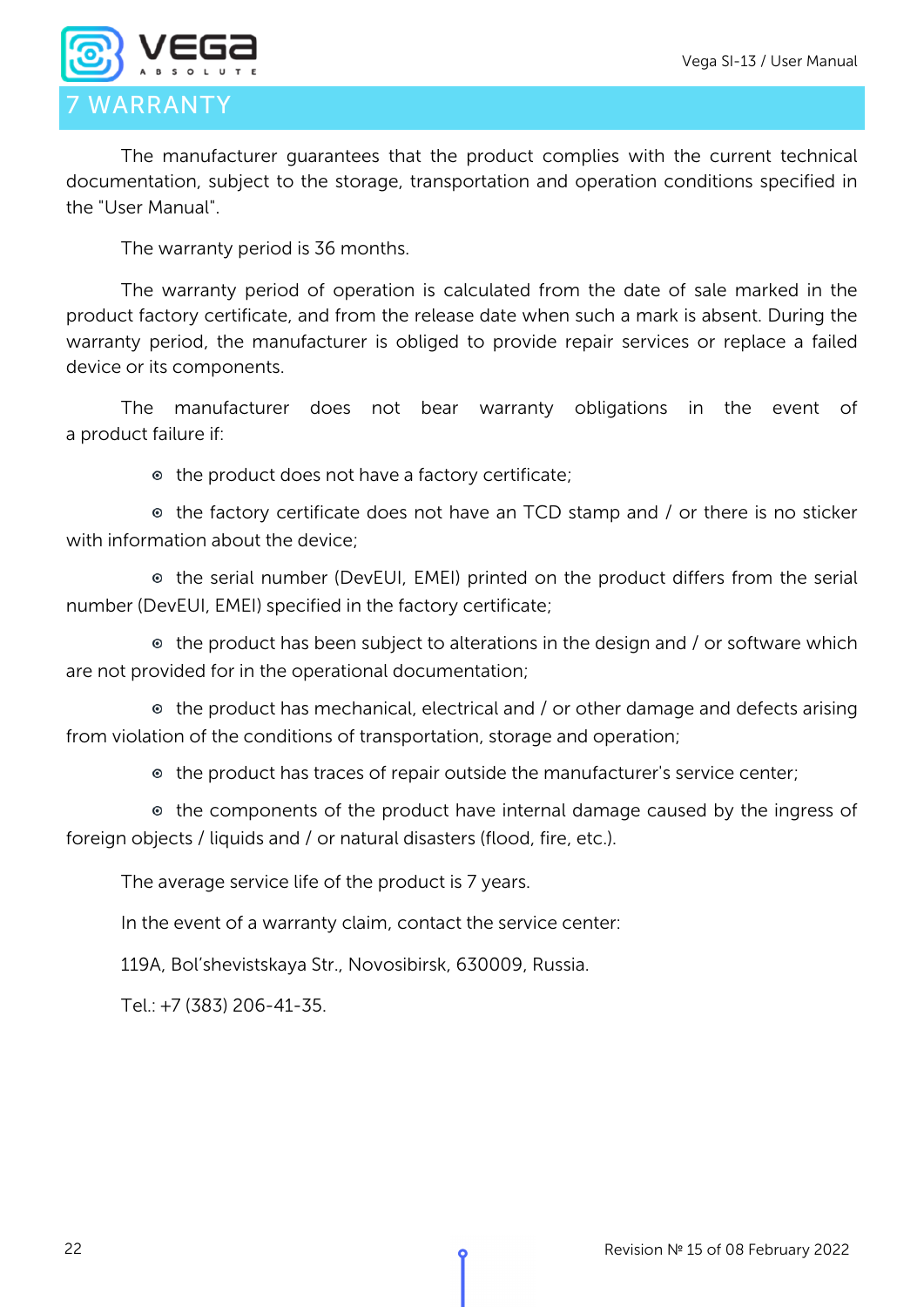

#### <span id="page-24-0"></span>DOCUMENT INFORMATION

| Title                          | LoRaWAN Device Vega SI-13         |
|--------------------------------|-----------------------------------|
| Document type                  | Manual – Translation from Russian |
| Document number                | $V_0$ $2 - S_1$ $13 - 01$         |
| Номер и дата последней ревизии | 15 of 08 February 2022            |

### Revision History

| Revision | Date       | <b>Name</b>              | <b>Comments</b>                                                                                                                        |
|----------|------------|--------------------------|----------------------------------------------------------------------------------------------------------------------------------------|
| 01       | 23.03.2017 | <b>KEV</b>               | Document creation date                                                                                                                 |
| 02       | 14.04.2017 | <b>KEV</b>               | Photos were added, minor edits                                                                                                         |
| 03       | 10.05.2017 | <b>KEV</b>               | New photos of the appearance                                                                                                           |
| 04       | 29.05.2017 | <b>PKP</b>               | A little change at the communication protocol                                                                                          |
| 05       | 21.06.2017 | <b>KEV</b>               | Technical characteristics were changed                                                                                                 |
| 06       | 05.09.2017 | <b>KEV</b><br><b>PKP</b> | Part "Vega LoRaWAN Configurator" was added, and some<br>additions at the communication protocol                                        |
| 07       | 23.10.2017 | <b>KEV</b>               | Minor edits                                                                                                                            |
| 08       | 04.05.2018 | <b>KEV</b>               | Edits concerning the field of application with meters with<br>pulse outputs, minor edits, new illustrations in the "Operation"<br>part |
| 09       | 21.12.2018 | <b>KEV</b>               | "Transparent mode operation" and "Marking" parts added,<br>device AppEui added in specification                                        |
| 10       | 21.05.2019 | <b>KEV</b>               | Typo in communication protocol fixed in bit field decoding<br>table $-$ bits 6 and 7                                                   |
| 11       | 14.08.2019 | <b>KEV</b>               | Typo on the 28th page in the '5' packet description                                                                                    |
| 12       | 06.07.2020 | <b>KEV</b>               | Scheduled revision of the document, minor changes                                                                                      |
| 13       | 23.09.2020 | <b>KEV</b>               | Device logic changes, new mode for external devices<br>pooling, changes in the communication protocol                                  |
| 14       | 06.08.2021 | PAV                      | Scheduled revision of documentation.<br>New warranty conditions, new parts                                                             |
| 15       | 08.02.2022 | <b>KEV</b>               | New part "Connection Of Terminator"                                                                                                    |